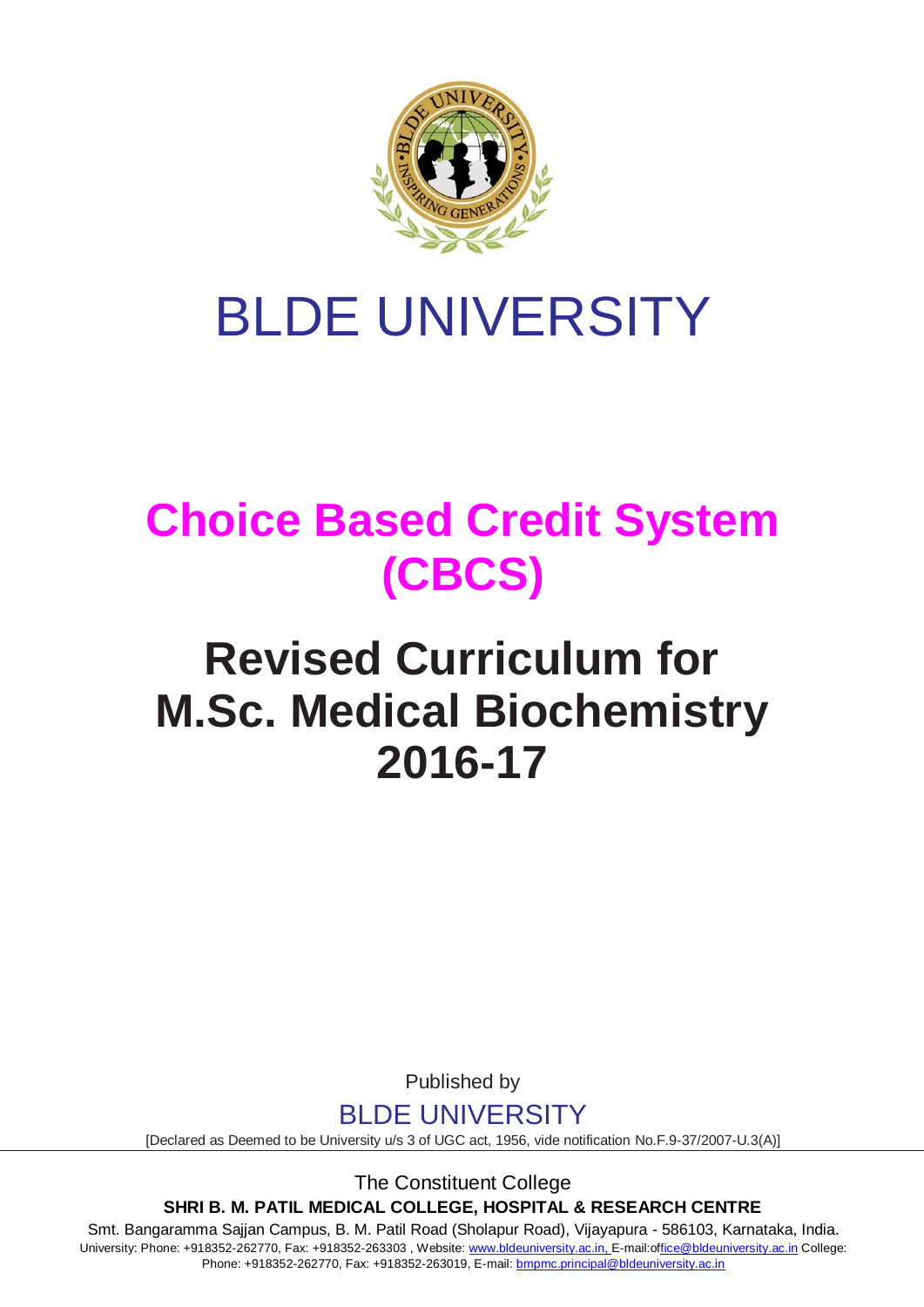

[Declared as Deemed-to-be-University u/s 3 of UGC Act, 1956 vide Government of India notification No. F.9-37/2007-U.3(A)]

The Constituent College

SHRI B. M. PATIL MEDICAL COLLEGE, HOSPITAL AND RESEARCH CENTRE  $BLDEU/REG/M.Sc.(Med)/2016-17/\Omega_2$ July 29, 2016

## **NOTIFICATION**

Sub: Revised Curriculum for M.Sc. Medical Programme in Anatomy, Physiology, Biochemistry and Microbiology with Semester based system.

- Ref: 1. Minutes of the meeting of the  $20<sup>th</sup>$  meeting of the Academic Council of the University held on April 29, 2016.
	- 2. Minutes of the meeting of the 36<sup>th</sup> Meeting of Board of Management of the University held on June 18, 2016.

The Board of Management of the University is pleased to approve the Revised Curriculum for M.Sc. Medical in Anatomy, Physiology, Biochemistry and Microbiology following Choice Based Credit System (CBCS) with semester scheme in its  $36<sup>th</sup>$  meeting held on June 18, 2016.

The Revised Curriculum for the M.Sc. Medical Programmes shall be effective from the Academic Session 2016-17 onwards, in the Constituent College of the University viz. Shri B. M. Patil Medical College, Hospital and Research Centre, Vijayapura.

**REGISTRAR BLDE University, Vijayapura.** 

To.

The Dean, Faculty of Medicine and Principal Shri B. M. Patil Medical College, Hospital and Research Centre. Vijayapura

Copy to:

- The Secretary, UGC, New Delhi  $\bullet$
- The Vice-Principal
- The Medical Superintendent
- The Controller of Examinations
- The Prof. & HoDs of Pre, Para and Clinical Departments
- The Coordinator, IQAC
- PS to the Hon'ble Vice-Chancellor

Smt. Bangaramma Sajjan Campus, Dr.B.M.Patil Road (Solapur Road), Vijayapura-586103. Karnataka. India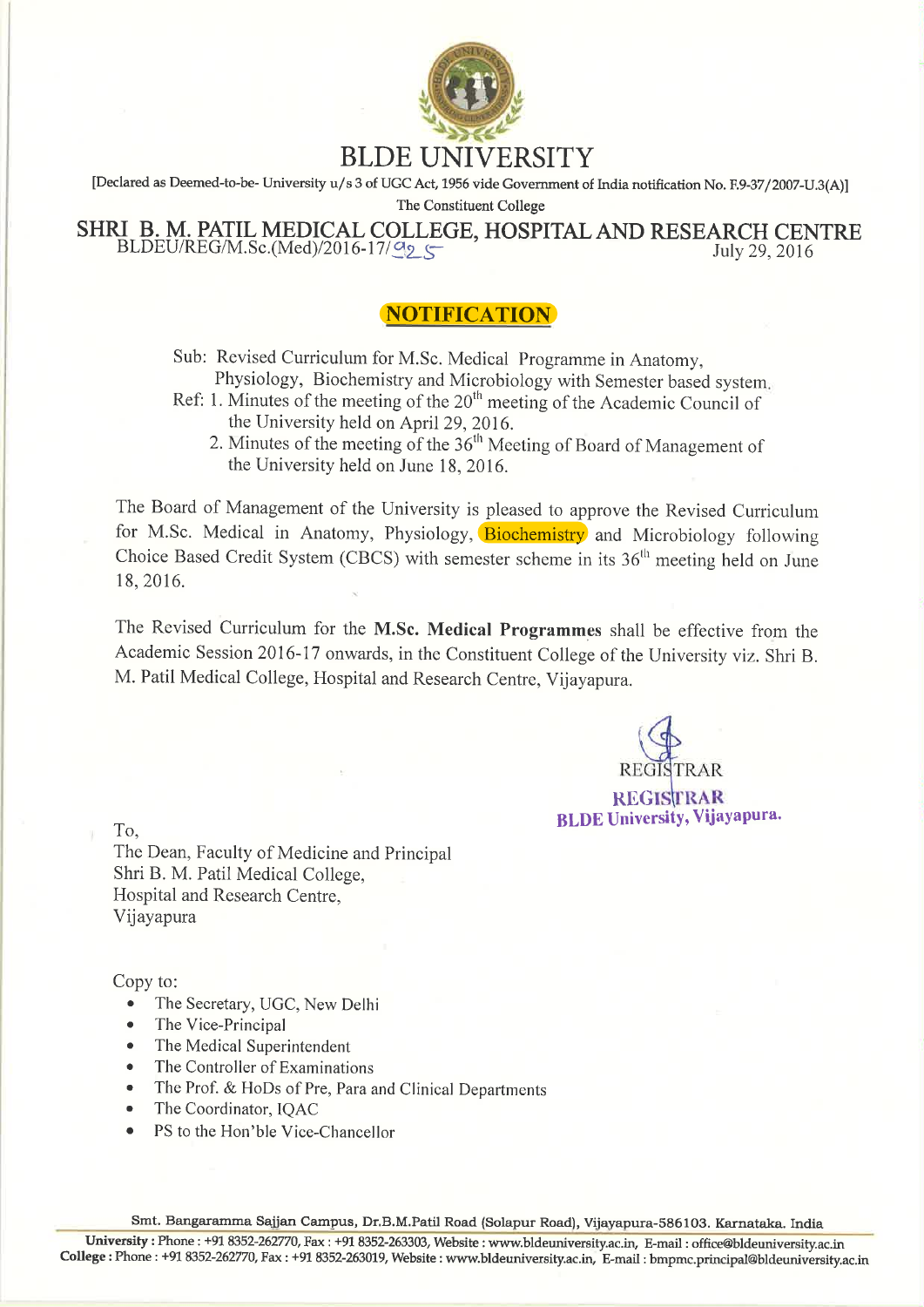## **Vision**:

 To be a Leader and be recognized as an Institution striving for maintenance and enhancement of Quality Medical Education and Healthcare"

## **Mission:**

- To be committed to promote sustainable development of higher education including Health science education, consistent with the statutory and regulatory requirements.
- Reflect the needs of changing technology and make use of the academic autonomy to identify the academic programs that are dynamic.
- Adopt global concepts in education in the healthcare sector.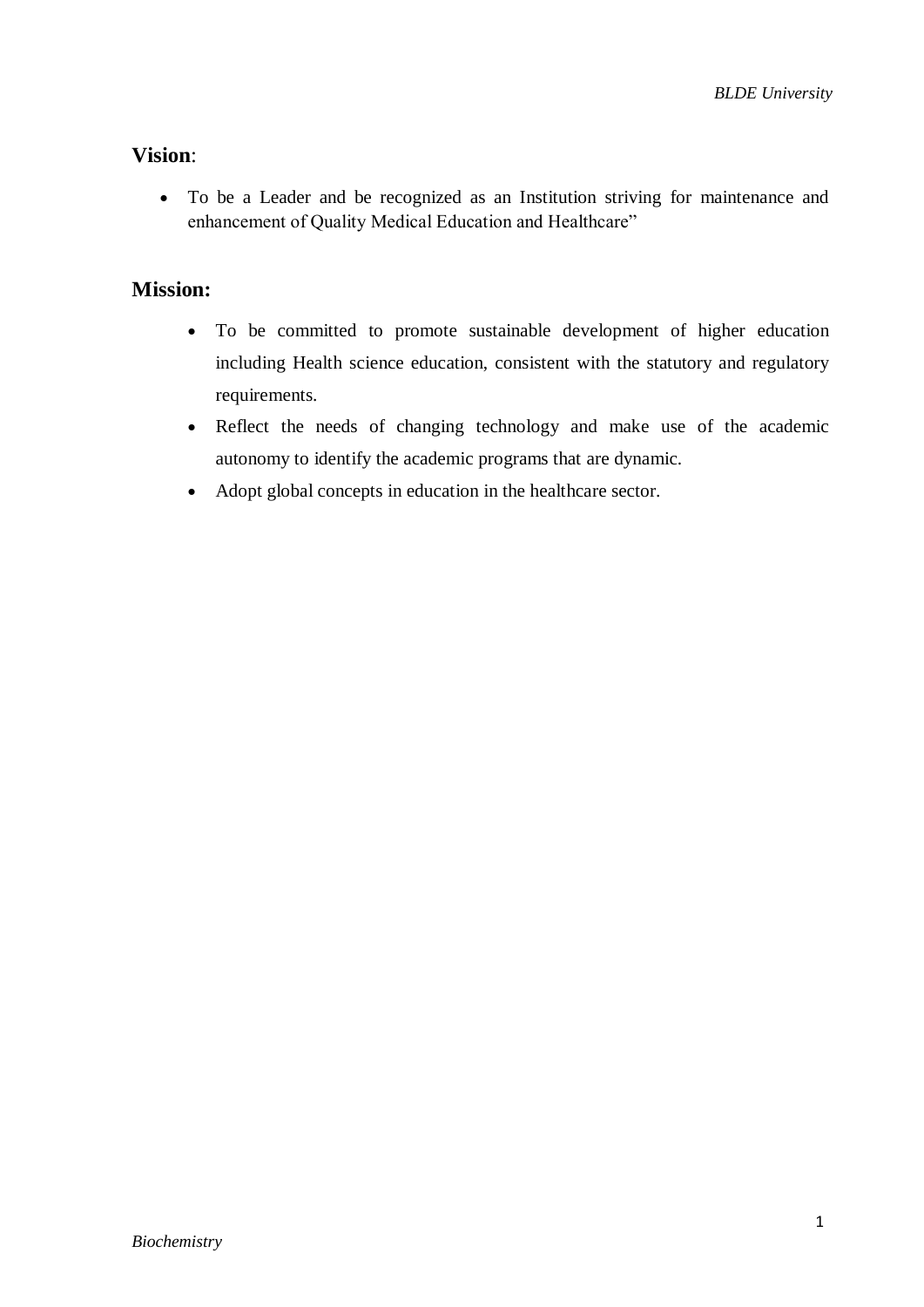| <b>SEMESTER-I</b>     |                             |                  |                          |                                      |                         |              |  |  |  |  |
|-----------------------|-----------------------------|------------------|--------------------------|--------------------------------------|-------------------------|--------------|--|--|--|--|
| <b>Course</b><br>Code | <b>Course Name</b>          | <b>Credits</b>   | <b>Teaching</b><br>hours | <b>Marks</b>                         |                         |              |  |  |  |  |
|                       |                             |                  |                          | <b>Internal</b><br><b>Assessment</b> | <b>Semester</b><br>Exam | <b>Total</b> |  |  |  |  |
| <b>Theory</b>         |                             |                  |                          |                                      |                         |              |  |  |  |  |
| MBC1.1                | <b>Medical Anatomy</b>      | 4                | $\overline{4}$           | 20                                   | 60                      | 80           |  |  |  |  |
| MBC1.2                | <b>Medical Physiology</b>   | 4                | 4                        | 20                                   | 60                      | 80           |  |  |  |  |
| MBC1.3                | Medical Biochemistry        | $\overline{4}$   | 4                        | 20                                   | 60                      | 80           |  |  |  |  |
| MBC1.4                | Medical<br>Pharmacology     | 4                | 4                        | 20                                   | 60                      | 80           |  |  |  |  |
| MBC1.5                | <b>Medical Microbiology</b> | 4                | 4                        | 20                                   | 60                      | 80           |  |  |  |  |
|                       |                             | <b>Practical</b> |                          |                                      |                         |              |  |  |  |  |
| MBC1.1P               | <b>Medical Anatomy</b>      | 1                | $\overline{2}$           | 20                                   | 50                      | 70           |  |  |  |  |
| MBC1.2P               | <b>Medical Physiology</b>   | $\mathbf{1}$     | $\overline{2}$           | 20                                   | 50                      | 70           |  |  |  |  |
| MBC1.3P               | <b>Medical Biochemistry</b> | 1                | $\overline{2}$           | 20                                   | 50                      | 70           |  |  |  |  |
| MBC1.4P               | Medical<br>Pharmacology     | 1                | $\overline{2}$           | 20                                   | 50                      | 70           |  |  |  |  |
| MBC1.5P               | <b>Medical Microbiology</b> | 1                | $\mathfrak{D}$           | 20                                   | 50                      | 70           |  |  |  |  |
|                       | <b>Total</b>                | 25               | 30                       | 200                                  | 550                     | 750          |  |  |  |  |

| <b>SEMESTER-II</b>    |                                                                 |                          |                          |                                      |                          |              |  |  |  |  |
|-----------------------|-----------------------------------------------------------------|--------------------------|--------------------------|--------------------------------------|--------------------------|--------------|--|--|--|--|
| <b>Course</b><br>Code | <b>Course Name</b>                                              | <b>Credits</b>           | <b>Teaching</b><br>hours | <b>Marks</b>                         |                          |              |  |  |  |  |
|                       |                                                                 |                          |                          | <b>Internal</b><br><b>Assessment</b> | <b>Semeste</b><br>r Exam | <b>Total</b> |  |  |  |  |
| <b>Theory</b>         |                                                                 |                          |                          |                                      |                          |              |  |  |  |  |
| MBC2.1                | <b>Medical Anatomy</b>                                          | 4                        | 4                        | 20                                   | 60                       | 80           |  |  |  |  |
| MBC2.2                | <b>Medical Physiology</b>                                       | $\overline{4}$           | $\overline{4}$           | 20                                   | 60                       | 80           |  |  |  |  |
| MBC2.3                | <b>Medical Biochemistry</b>                                     | $\overline{4}$           | $\overline{4}$           | 20                                   | 60                       | 80           |  |  |  |  |
| MBC2.4                | <b>Medical Pharmacology</b>                                     | $\overline{4}$           | $\overline{4}$           | 20                                   | 60                       | 80           |  |  |  |  |
| <b>MBC2.5</b>         | <b>Medical Microbiology</b>                                     | $\overline{4}$           | $\overline{4}$           | 20                                   | 60                       | 80           |  |  |  |  |
| MBC2.6                | Research Methodology &<br><b>Biostatistics</b> (Core<br>Course) | $\overline{\mathcal{A}}$ | $\overline{4}$           | 20                                   | 60                       | 80           |  |  |  |  |
|                       |                                                                 | <b>Practical</b>         |                          |                                      |                          |              |  |  |  |  |
| MBC2.1P               | <b>Medical Anatomy</b>                                          | 1                        | $\overline{2}$           | 20                                   | 50                       | 70           |  |  |  |  |
| MBC2.2P               | <b>Medical Physiology</b>                                       | $\mathbf{1}$             | $\overline{2}$           | 20                                   | 50                       | 70           |  |  |  |  |
| MBC2.3P               | <b>Medical Biochemistry</b>                                     | $\mathbf{1}$             | $\overline{2}$           | 20                                   | 50                       | 70           |  |  |  |  |
| MBC2.4P               | <b>Medical Pharmacology</b>                                     | 1                        | $\overline{2}$           | 20                                   | 50                       | 70           |  |  |  |  |
| MBC2.5P               | <b>Medical Microbiology</b>                                     | $\mathbf{1}$             | $\overline{2}$           | 20                                   | 50                       | 70           |  |  |  |  |
| MBC2.6P               | Research Methodology &<br><b>Biostatistics</b> (Core<br>Course) | 1                        | $\overline{2}$           | 20                                   | 50                       | 70           |  |  |  |  |
|                       | <b>Total</b>                                                    | 30                       | 36                       | 240                                  | 660                      | 900          |  |  |  |  |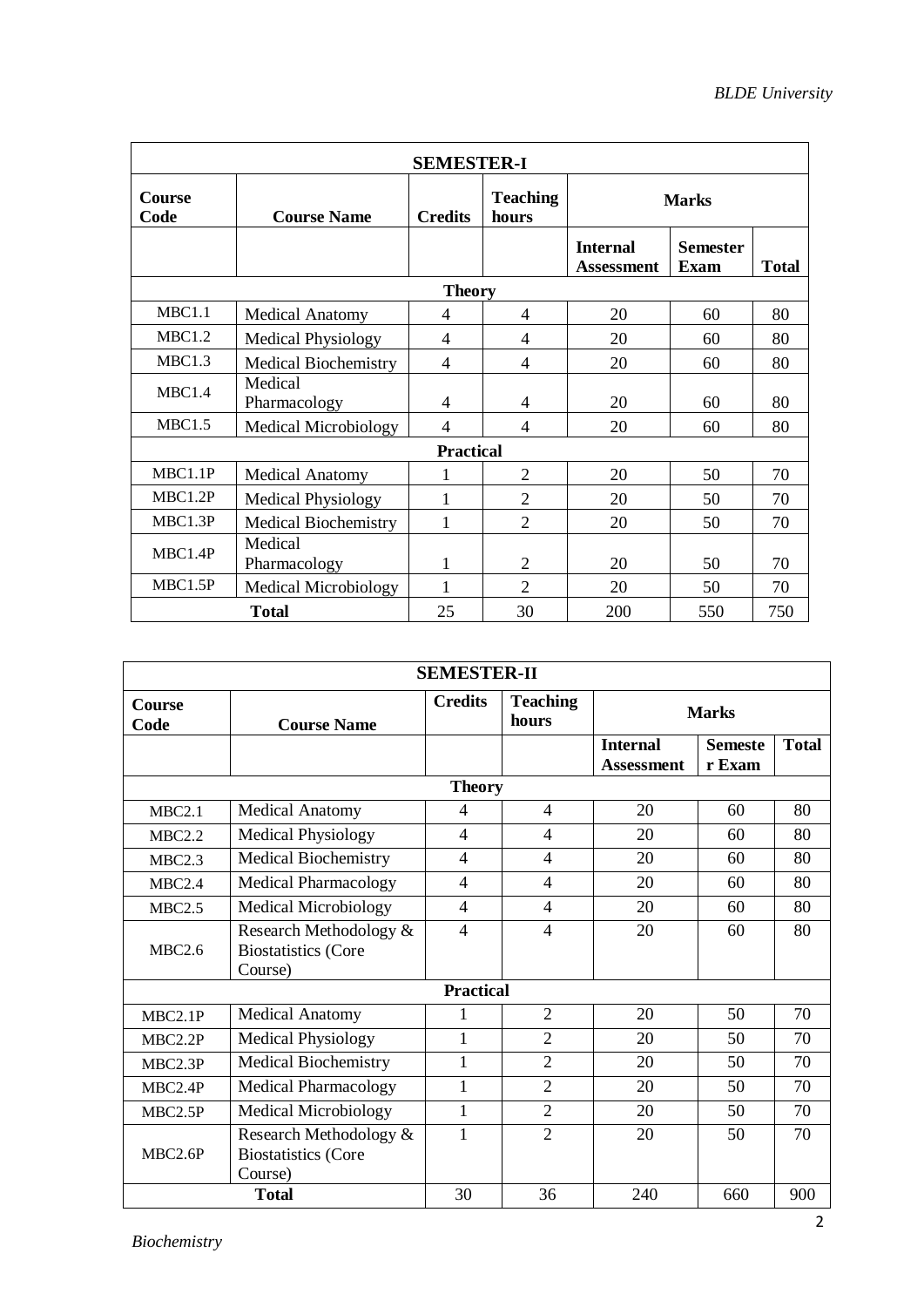| <b>SEMESTER-III</b> |                                |                          |                             |                                      |                                |              |  |  |  |
|---------------------|--------------------------------|--------------------------|-----------------------------|--------------------------------------|--------------------------------|--------------|--|--|--|
| Course<br>Code      | <b>Course Name</b>             | <b>Credits</b>           | <b>Teaching</b><br>hours    | <b>Marks</b>                         |                                |              |  |  |  |
| <b>Theory</b>       |                                |                          |                             | <b>Internal</b><br><b>Assessment</b> | <b>Semester</b><br><b>Exam</b> | <b>Total</b> |  |  |  |
| <b>Theory</b>       |                                |                          |                             |                                      |                                |              |  |  |  |
| MBC3.1              | Instrumentation                | 4                        | 4                           | 20                                   | 60                             | 80           |  |  |  |
|                     | Core Elective course**         |                          |                             |                                      |                                |              |  |  |  |
| <b>MBC3.2</b>       | Molecular Biology              | $\overline{\mathcal{A}}$ | 4                           |                                      | Internal Exam 80 Marks         |              |  |  |  |
| MBC3.3              | <b>Clinical Nutrition</b>      |                          |                             |                                      |                                |              |  |  |  |
| MBC3.4              | <b>Clinical Postings</b>       | 6                        | 18                          | 50                                   |                                | 50           |  |  |  |
| MBC3.5              | Dissertation/Project Proposal* | 5                        | 10                          | 50                                   |                                | 50           |  |  |  |
| <b>MBC3.6</b>       | Seminar                        | $\overline{2}$           | $\mathcal{D}_{\mathcal{A}}$ | 50                                   |                                | 50           |  |  |  |
|                     |                                | <b>Practical</b>         |                             |                                      |                                |              |  |  |  |
| MBC3.7P             | <b>Separation Techniques</b>   | $\mathfrak{D}$           | 4                           | 20                                   | 50                             | 70           |  |  |  |
|                     | Core Elective practical        |                          |                             |                                      |                                |              |  |  |  |
| MBC3.2P             | Molecular Biology              | 1                        | $\overline{2}$              | <b>Internal Exam 70 Marks</b>        |                                |              |  |  |  |
| MBC3.8P             | Nanobiotechnology              |                          |                             |                                      |                                |              |  |  |  |
|                     | <b>Total</b>                   | 24                       | 44                          | 190                                  | 110                            | 300          |  |  |  |

| <b>SEMESTER-IV</b>    |                                                                                                    |                          |                             |                                      |                         |              |  |  |  |  |
|-----------------------|----------------------------------------------------------------------------------------------------|--------------------------|-----------------------------|--------------------------------------|-------------------------|--------------|--|--|--|--|
| <b>Course</b><br>Code | <b>Course Name</b>                                                                                 | <b>Credits</b>           | <b>Teaching</b><br>hours    | <b>Marks</b>                         |                         |              |  |  |  |  |
|                       |                                                                                                    |                          |                             | <b>Internal</b><br><b>Assessment</b> | <b>Semester</b><br>Exam | <b>Total</b> |  |  |  |  |
|                       |                                                                                                    | <b>Theory</b>            |                             |                                      |                         |              |  |  |  |  |
| MBC4.1                | Metabolism in disease<br>conditions & principles of<br>nutrition                                   | $\overline{\mathcal{A}}$ | $\overline{4}$              | 20                                   | 60                      | 80           |  |  |  |  |
|                       | General elective **                                                                                | $\overline{4}$           | $\overline{4}$              |                                      |                         |              |  |  |  |  |
| MBC4.2                | Bioethics, Biosafety, IPR &<br><b>Technology Transfer</b>                                          |                          |                             |                                      |                         |              |  |  |  |  |
| MBC4.3                | Disaster Management and<br><b>Mitigation Resources</b>                                             |                          |                             | Internal Exam of 80 Marks            |                         |              |  |  |  |  |
| MBC4.4                | Human rights                                                                                       |                          |                             |                                      |                         |              |  |  |  |  |
| <b>MBC4.5</b>         | <b>Clinical Postings</b>                                                                           | $\tau$                   | 21                          | 50                                   |                         | 50           |  |  |  |  |
| <b>MBC4.6</b>         | Dissertation / Project*                                                                            | 5                        | 10                          | 50                                   |                         | 50           |  |  |  |  |
| <b>MBC4.7</b>         | Seminar                                                                                            | $\overline{2}$           | $\mathcal{D}_{\mathcal{L}}$ | 50                                   |                         | 50           |  |  |  |  |
|                       |                                                                                                    | <b>Practical</b>         |                             |                                      |                         |              |  |  |  |  |
| MBC4.8P               | Standardisation & Estimation of<br>various biomolecules. Isolation<br>of biomolecules from sources | $\overline{2}$           | 4                           | 20                                   | 50                      | 70           |  |  |  |  |
|                       | <b>Total</b>                                                                                       | 24                       | 45                          | 190                                  | 110                     | 300          |  |  |  |  |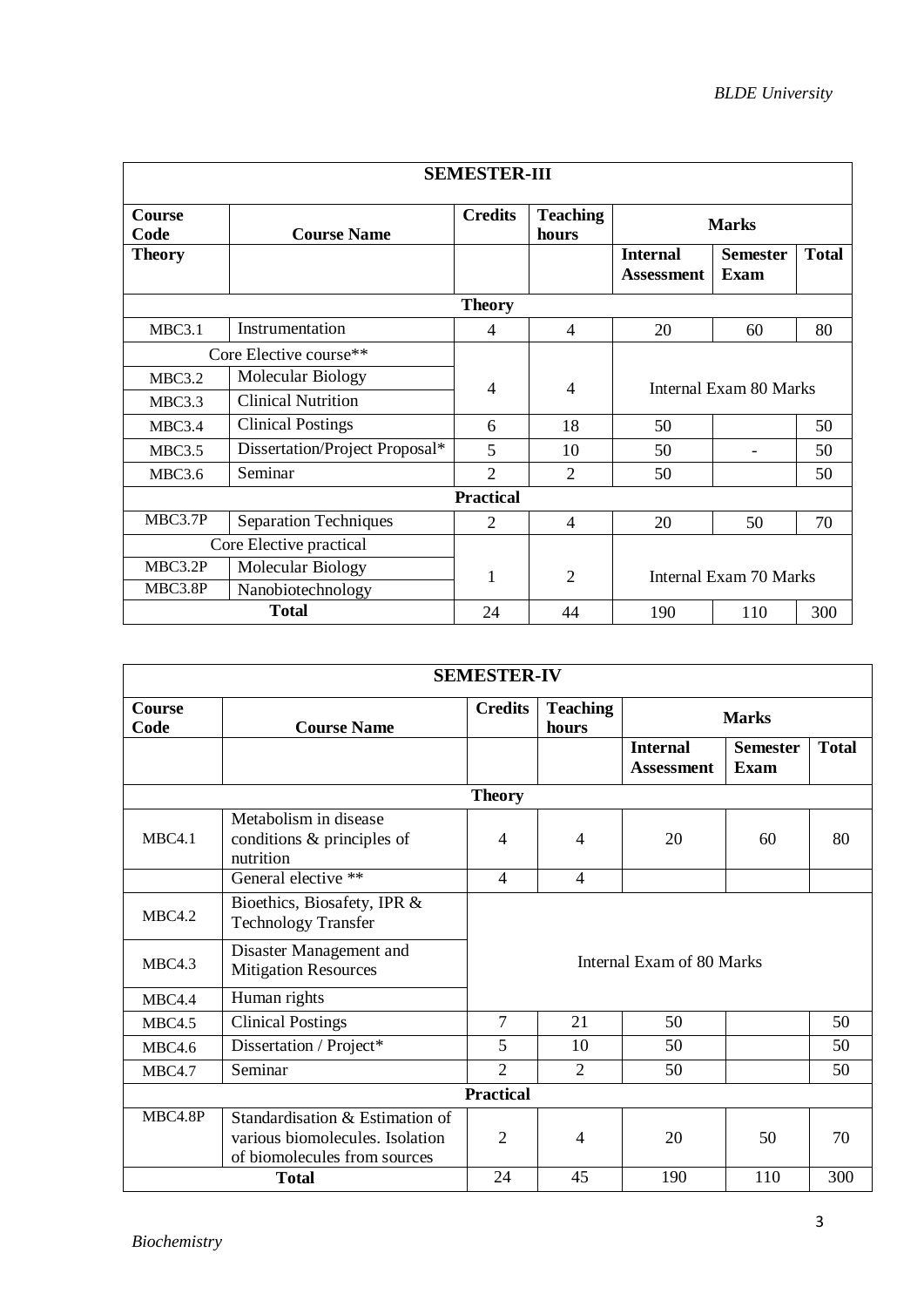| <b>SEMESTER-V</b>     |                                                                                                                                                       |                  |                          |                                      |              |     |  |  |  |
|-----------------------|-------------------------------------------------------------------------------------------------------------------------------------------------------|------------------|--------------------------|--------------------------------------|--------------|-----|--|--|--|
| <b>Course</b><br>Code | <b>Course Name</b>                                                                                                                                    | <b>Credits</b>   | <b>Teaching</b><br>hours | <b>Marks</b>                         |              |     |  |  |  |
|                       |                                                                                                                                                       |                  |                          | <b>Internal</b><br><b>Assessment</b> | <b>Total</b> |     |  |  |  |
|                       |                                                                                                                                                       | <b>Theory</b>    |                          |                                      |              |     |  |  |  |
| MBC5.1                | Applied Biochemistry &<br><b>Laboratory Medicine</b>                                                                                                  | $\overline{4}$   | $\overline{4}$           | 20                                   | 60           | 80  |  |  |  |
| <b>MBC5.2</b>         | <b>Clinical Postings</b>                                                                                                                              | 6                | 18                       | 50                                   |              | 50  |  |  |  |
| MBC5.3                | Dissertation / Project*                                                                                                                               | 12               | 24                       | 50<br>50                             |              |     |  |  |  |
|                       |                                                                                                                                                       | <b>Practical</b> |                          |                                      |              |     |  |  |  |
| MBC5.4P               | <b>Organ Function Tests</b><br>-Estimation of MDA,<br>Catalase, SOD, Vitamin<br>A, C, E, HbA1C<br>-Lipid Profile<br>- Cardiac Profile<br>-ELISA & RIA |                  | $\overline{2}$           | 20                                   | 50           | 70  |  |  |  |
|                       | <b>Total</b>                                                                                                                                          | 23               | 46                       | 140                                  | 110          | 250 |  |  |  |

| <b>SEMESTER-VI</b>    |                                               |                |                           |                                      |              |     |  |  |  |  |
|-----------------------|-----------------------------------------------|----------------|---------------------------|--------------------------------------|--------------|-----|--|--|--|--|
| <b>Course</b><br>Code | <b>Course Name</b>                            | <b>Credits</b> | <b>Teachin</b><br>g hours | <b>Marks</b>                         |              |     |  |  |  |  |
|                       |                                               |                |                           | <b>Internal</b><br><b>Assessment</b> | <b>Total</b> |     |  |  |  |  |
| <b>Theory</b>         |                                               |                |                           |                                      |              |     |  |  |  |  |
| MBC6.1                | Molecular Biology,<br>Bioinformatics & Recent | 4              | 4                         | 20                                   | 60           | 80  |  |  |  |  |
|                       | Advances                                      |                |                           |                                      |              |     |  |  |  |  |
| MBC6.2                | <b>Clinical Postings</b>                      | 6              | 18                        | 50                                   |              | 50  |  |  |  |  |
| MBC6.3                | Dissertation / Project*                       | 12             | 24                        |                                      | 100          | 100 |  |  |  |  |
| <b>Practical</b>      |                                               |                |                           |                                      |              |     |  |  |  |  |
| MBC6.1P               | <b>Practical for Molecular Biology</b>        | 2              | 4                         | 20                                   | 50           | 70  |  |  |  |  |
|                       | <b>Total</b>                                  | 24             | 50                        | 90                                   | 210          | 300 |  |  |  |  |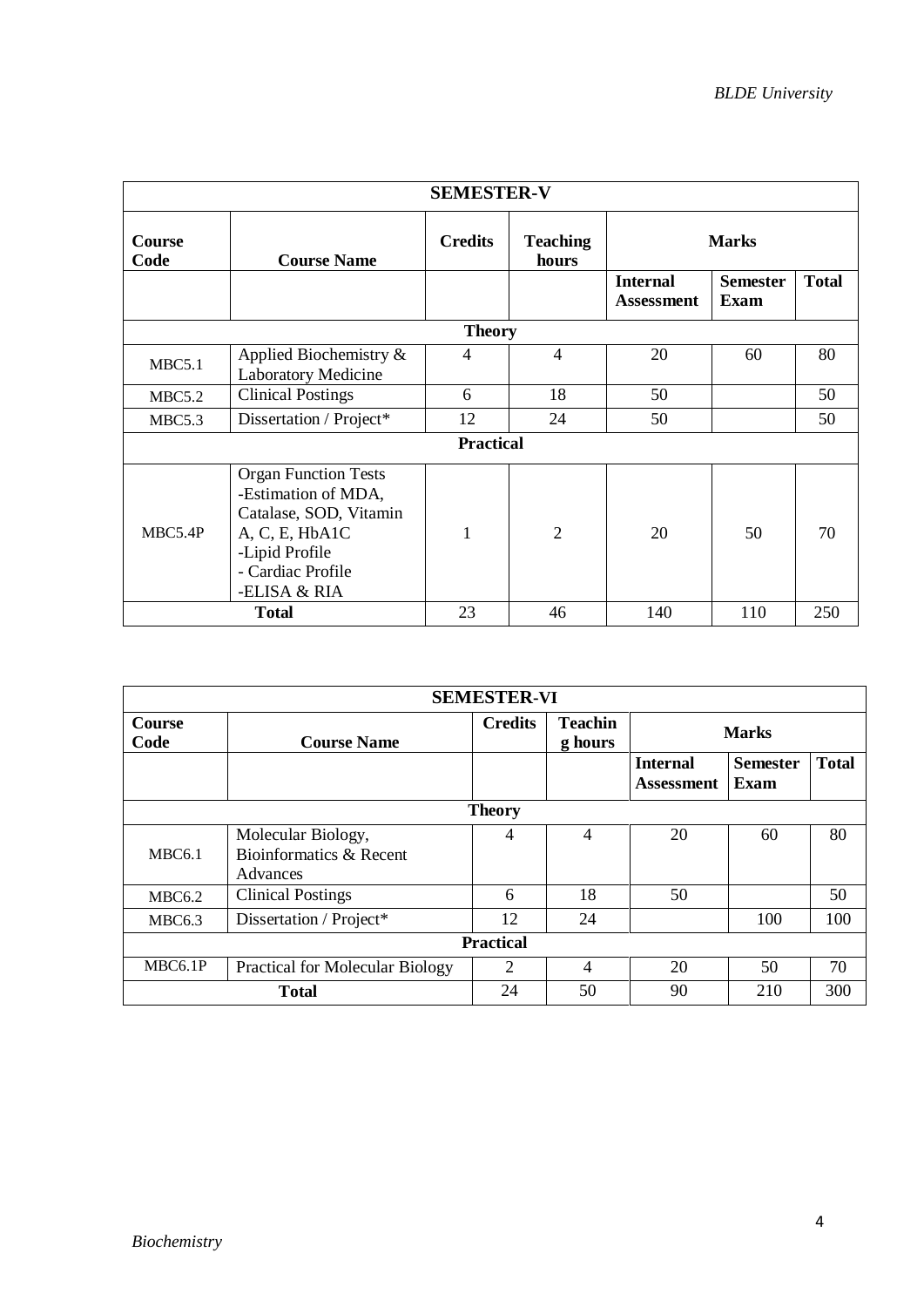|                       | <b>SEMESTER-I</b>            |                                    |                                     |                                   |                                             |                                             |                              |                                      |                                       |                               |              |                      |                           |
|-----------------------|------------------------------|------------------------------------|-------------------------------------|-----------------------------------|---------------------------------------------|---------------------------------------------|------------------------------|--------------------------------------|---------------------------------------|-------------------------------|--------------|----------------------|---------------------------|
|                       |                              | Hrs/week                           |                                     |                                   |                                             | Hrs/semester                                |                              |                                      |                                       | <b>Exam Marks</b>             |              |                      |                           |
| <b>Course</b><br>Code | <b>Course</b><br><b>Name</b> | Lec<br>tur<br>e/<br>wee<br>$\bf k$ | Tut<br>ori<br>al/<br>wee<br>$\bf k$ | Prac<br>tical<br>hrs/<br>wee<br>k | <b>Tot</b><br>al<br><b>Hrs</b><br>/W<br>eek | <b>Total</b><br><b>Credi</b><br>ts/<br>Week | Lect<br>ure/<br>sem<br>ester | <b>Tutor</b><br>ial/<br>semes<br>ter | <b>Pract</b><br>ical/<br>semes<br>ter | <b>Tot</b><br>al<br>hou<br>rs | $\mathbf{A}$ | semes<br>ter<br>Exam | <b>Total</b><br>mark<br>S |
|                       | <b>Theory</b>                |                                    |                                     |                                   |                                             |                                             |                              |                                      |                                       |                               |              |                      |                           |
| MBC11                 | Anatomy                      | 3                                  | 1                                   |                                   | 4                                           | 4                                           | 45                           | 15                                   |                                       | 60                            | 20           | 60                   | 80                        |
| MBC12                 | Physiology                   | 3                                  | 1                                   |                                   | 4                                           | 4                                           | 45                           | 15                                   |                                       | 60                            | 20           | 60                   | 80                        |
| MBC13                 | Biochemistry                 | 3                                  | 1                                   |                                   | 4                                           | 4                                           | 45                           | 15                                   |                                       | 60                            | 20           | 60                   | 80                        |
| MBC14                 | Pharmacology                 | 3                                  | 1                                   |                                   | 4                                           | 4                                           | 45                           | 15                                   |                                       | 60                            | 20           | 60                   | 80                        |
| MBC15                 | Microbiology                 | 3                                  | $\mathbf{1}$                        |                                   | 4                                           | 4                                           | 45                           | 15                                   |                                       | 60                            | 20           | 60                   | 80                        |
|                       |                              |                                    |                                     |                                   |                                             | <b>Practical</b>                            |                              |                                      |                                       |                               |              |                      |                           |
| MBC11P                | Anatomy                      |                                    |                                     | $\overline{2}$                    | $\overline{2}$                              | 1                                           |                              |                                      | 30                                    | 30                            | 20           | 50                   | 70                        |
| MBC12P                | Physiology                   |                                    |                                     | $\overline{2}$                    | $\overline{2}$                              | $\mathbf{1}$                                |                              |                                      | 30                                    | 30                            | 20           | 50                   | 70                        |
| MBC13P                | Biochemistry                 |                                    |                                     | $\overline{2}$                    | $\overline{c}$                              | 1                                           |                              |                                      | 30                                    | 30                            | 20           | 50                   | 70                        |
| MBC14P                | Pharmacology                 |                                    |                                     | $\overline{2}$                    | $\overline{c}$                              | 1                                           |                              |                                      | 30                                    | 30                            | 20           | 50                   | 70                        |
| MBC15P                | Microbiology                 |                                    |                                     | $\overline{2}$                    | $\overline{c}$                              | $\mathbf{1}$                                |                              |                                      | 30                                    | 30                            | 20           | 50                   | 70                        |
| <b>Total</b>          |                              |                                    |                                     |                                   |                                             | 25                                          |                              |                                      |                                       | 450                           |              |                      | 750                       |

## **Annexure G – IV Outline of course curriculum MSc-Medical Courses**

| <b>Total Marks</b><br>for IA |           |
|------------------------------|-----------|
| Theory                       | Practical |
| 30                           | 30        |

| <b>Total Marks</b><br>for IA |           | <b>Theory Internal</b><br><b>Assessment</b> |    | <b>Practical Internal</b><br><b>Assessment</b> |    |
|------------------------------|-----------|---------------------------------------------|----|------------------------------------------------|----|
| Theory                       | Practical | <b>Theory</b>                               |    | Practical                                      | ⊥୰ |
| 30                           | 30        | Seminar                                     |    | Journal                                        |    |
|                              |           | Total                                       | 20 | Total                                          | 20 |

| <b>Theory Internal</b><br>Assessment | <b>Practical Internal</b><br><b>Assessment</b> |  |
|--------------------------------------|------------------------------------------------|--|
| Theory                               | Practical                                      |  |
| Seminar                              | Journal                                        |  |
| Total                                | Total                                          |  |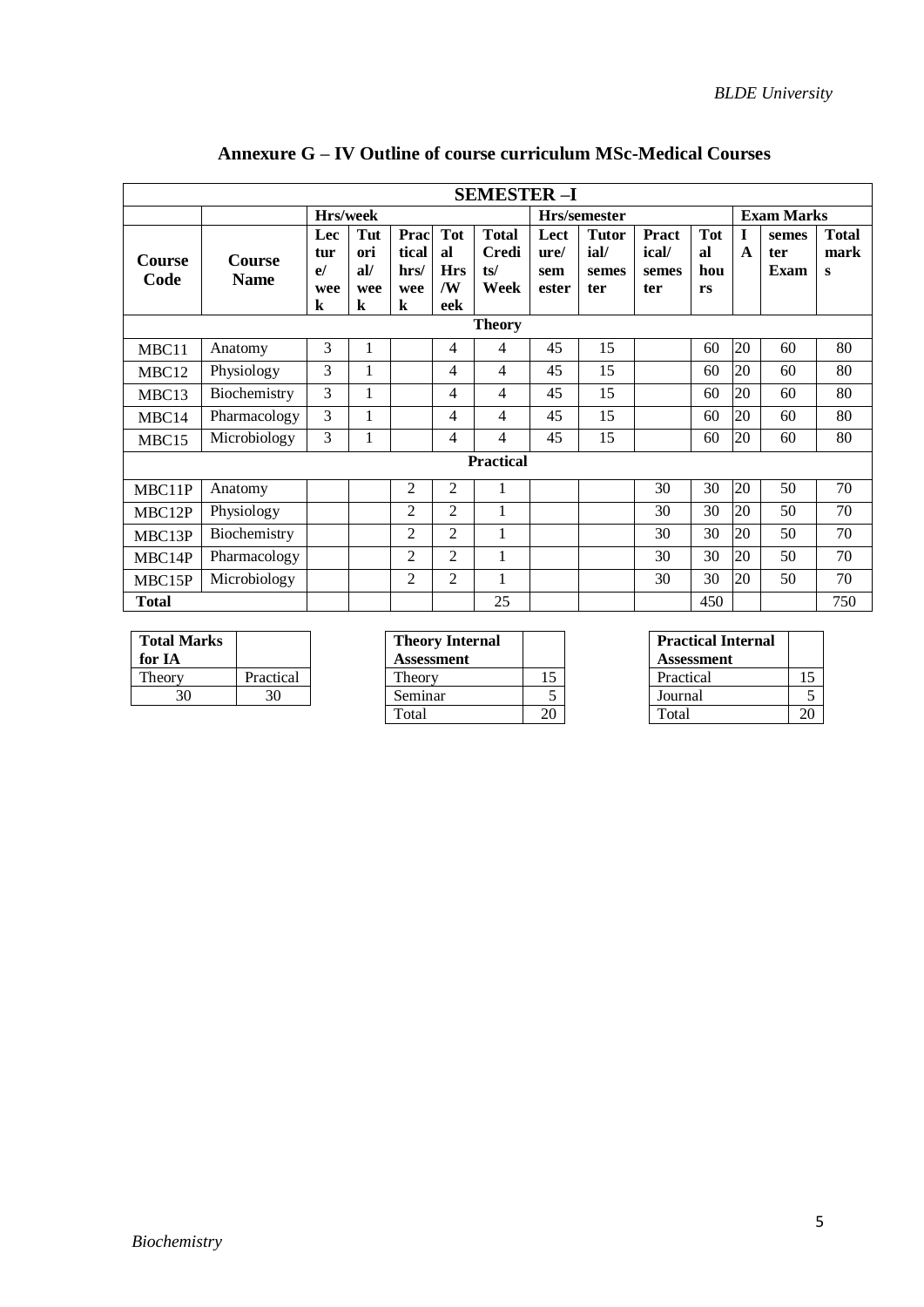|                   |                                                      |     |              |                                                              | <b>SEMESTER-II</b> |                      |    |                                                           |    |       |    |                                   |      |
|-------------------|------------------------------------------------------|-----|--------------|--------------------------------------------------------------|--------------------|----------------------|----|-----------------------------------------------------------|----|-------|----|-----------------------------------|------|
|                   |                                                      |     | Hrs/week     |                                                              |                    |                      |    | Hrs/semester                                              |    |       |    | <b>Exam Marks</b>                 |      |
| Course<br>Code    | <b>Course</b><br><b>Name</b>                         | re/ | ial/         | Lectu Tutor Practic Total<br>al<br>week week hrs/we ek<br>ek | Hrs/We Credits/e/  | <b>Total</b><br>Week | er | Lectur TutorialPracticaTotal IA<br>semest semeste semeste |    | hours |    | semest Total<br>er<br><b>Exam</b> | mark |
| <b>Theory</b>     |                                                      |     |              |                                                              |                    |                      |    |                                                           |    |       |    |                                   |      |
| MBC21             | Anatomy                                              | 3   | 1            |                                                              | 4                  | 4                    | 45 | 15                                                        |    | 60    | 20 | 60                                | 80   |
| MBC22             | Physiology                                           | 3   | $\mathbf{1}$ |                                                              | 4                  | $\overline{4}$       | 45 | 15                                                        |    | 60    | 20 | 60                                | 80   |
| MBC23             | Biochemistry                                         | 3   | $\mathbf{1}$ |                                                              | 4                  | $\overline{4}$       | 45 | 15                                                        |    | 60    | 20 | 60                                | 80   |
| MBC24             | Pharmacology                                         | 3   | 1            |                                                              | 4                  | $\overline{4}$       | 45 | 15                                                        |    | 60    | 20 | 60                                | 80   |
| MBC <sub>25</sub> | Microbiology                                         | 3   | $\mathbf{1}$ |                                                              | 4                  | $\overline{4}$       | 45 | 15                                                        |    | 60    | 20 | 60                                | 80   |
| MBC <sub>26</sub> | Research<br>Methodology<br><b>&amp;Biostatistics</b> | 4   |              |                                                              | 4                  | 4                    | 60 |                                                           |    | 60    | 20 | 60                                | 80   |
|                   |                                                      |     |              |                                                              |                    | <b>Practical</b>     |    |                                                           |    |       |    |                                   |      |
| MBC21P            | Anatomy                                              |     |              | 2                                                            | 2                  |                      |    |                                                           | 30 | 30    | 20 | 50                                | 70   |
| MBC22P            | Physiology                                           |     |              | 2                                                            | $\overline{2}$     | 1                    |    |                                                           | 30 | 30    | 20 | 50                                | 70   |
| MBC23P            | Biochemistry                                         |     |              | $\overline{2}$                                               | $\overline{2}$     | $\mathbf{1}$         |    |                                                           | 30 | 30    | 20 | 50                                | 70   |
| MBC24P            | Pharmacology                                         |     |              | $\overline{2}$                                               | $\overline{2}$     | $\mathbf{1}$         |    |                                                           | 30 | 30    | 20 | 50                                | 70   |
| MBC25P            | Microbiology                                         |     |              | $\overline{c}$                                               | $\overline{2}$     | 1                    |    |                                                           | 30 | 30    | 20 | 50                                | 70   |
| MBC26P            | Research<br>Methodology<br><b>&amp;Biostatistics</b> |     |              | $\overline{2}$                                               | $\overline{2}$     | 1                    |    |                                                           | 30 | 30    | 20 | 50                                | 70   |
|                   | Total                                                |     |              |                                                              |                    | 30                   |    |                                                           |    | 540   |    |                                   | 900  |

| <b>Total Marks for IA</b> |          |
|---------------------------|----------|
| Theory                    | Practica |
| 30                        |          |
|                           |          |

| <b>Total Marks for IA</b> |           | <b>Theory Internal Assement</b> |    | <b>Practical Internal Assement</b> |    |
|---------------------------|-----------|---------------------------------|----|------------------------------------|----|
| Theory                    | Practical | Theory                          | 15 | Practical                          |    |
| 30                        | 30        | Seminar                         |    | Journal                            |    |
|                           |           | Total                           | 20 | Total                              | 20 |

| <b>Theory Internal Assement</b> |  | <b>Practical Internal Assement</b> |  |
|---------------------------------|--|------------------------------------|--|
| Theory                          |  | Practical                          |  |
| Seminar                         |  | Journal                            |  |
| Total                           |  | Total                              |  |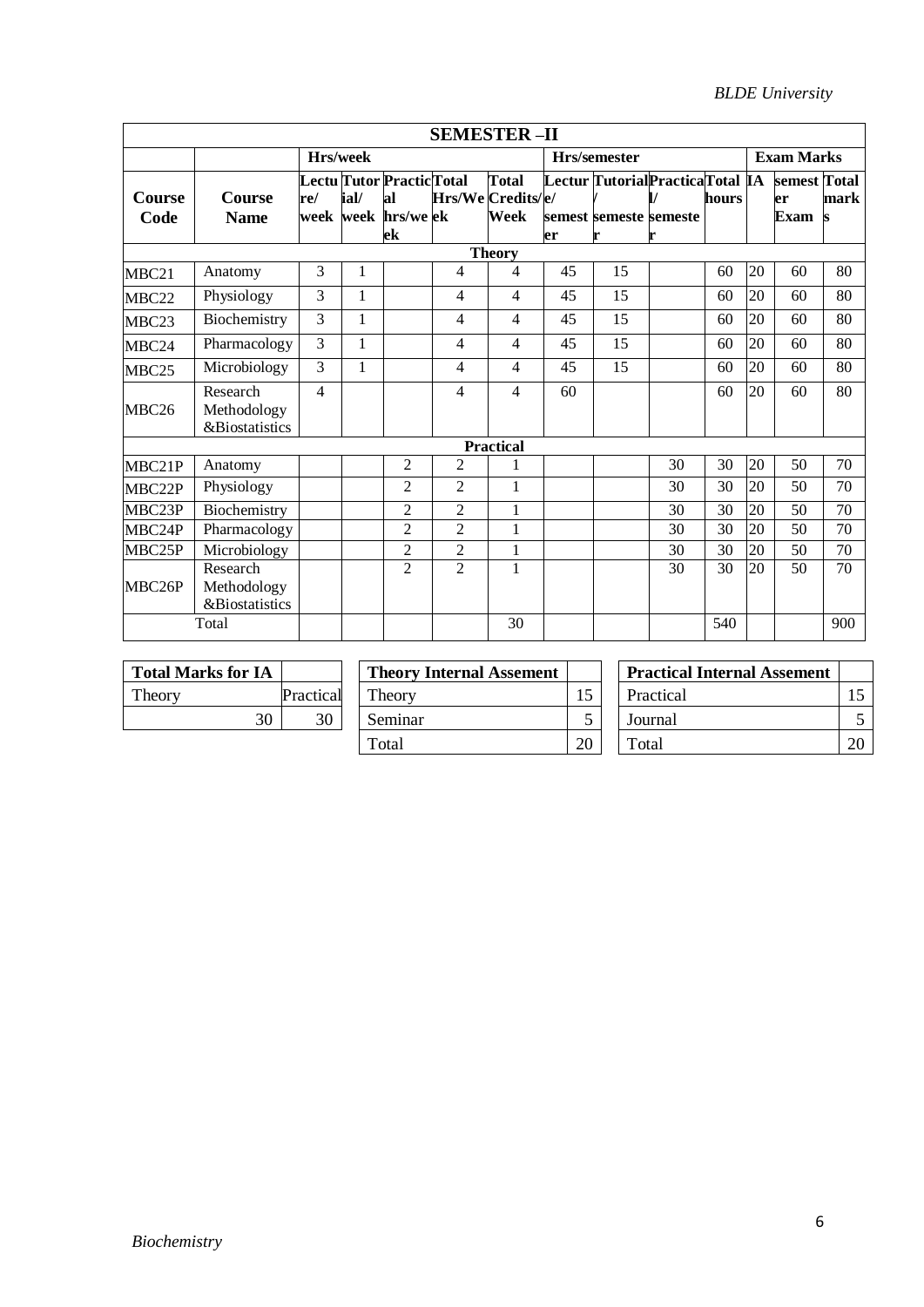### **Rules and Regulations of Curriculum**

#### **M.Sc. Medical Biochemistry**

#### **Definitions of Key Words:**

- 1. **Academic Year:** Two consecutive (one odd + one even) semesters constitute one academic year. Choice Based Credit System (CBCS).
- 2. The CBCS provides choice for students to select from the prescribed courses (core, elective or minor or soft skill courses).
- 3. **Course**: Usually referred to, as "papers" is a component of a programme. All courses need not carry the same weight. The courses should define learning objectives and learning outcomes. A course may be designed to comprise lectures/ tutorials/ laboratory work/ outreach activities/ project work/ viva/ seminars/ term papers/assignments/ presentations/ self-study etc. or a combination of some of these.
- 4. **Credit Based Semester System (CBSS):** Under the CBSS, the requirement for awarding a degree or diploma or certificate is prescribed in terms of number of credits to be completed by the students.
- 5. **Credit:** A unit by which the course work is interpreted. It functions the number of hours of instructions required per week. One credit is equivalent to one hour of teaching (lecture or tutorial) or two hours of practical work/field work per week.
- 6. **Cumulative Grade Point Average (CGPA):** It is a measure of overall cumulative performance of a student over all semesters. The CGPA is the sum total of the credit points obtained by the student in various courses in all semesters and the sum of the total credits of all courses in all the semesters.
- 7. **Grade Point:** It is a numerical marking allotted to each letter grade on a 10-point scale.
- 8. **Letter Grade:** It is an appreciated point of the student's performance in a selected course. Grades are denoted by letters O, A+, A, B, C and RA x. Programme: An educational programme leading to award of a Degree certificate.
- 9. **Semester Grade Point Average (SGPA):** It is index of performance of all performance of work in a semester. Its total credit points obtained by a student in various courses registered in a semester and the total course credits taken during that semester. It shall be expressed up to two decimal places.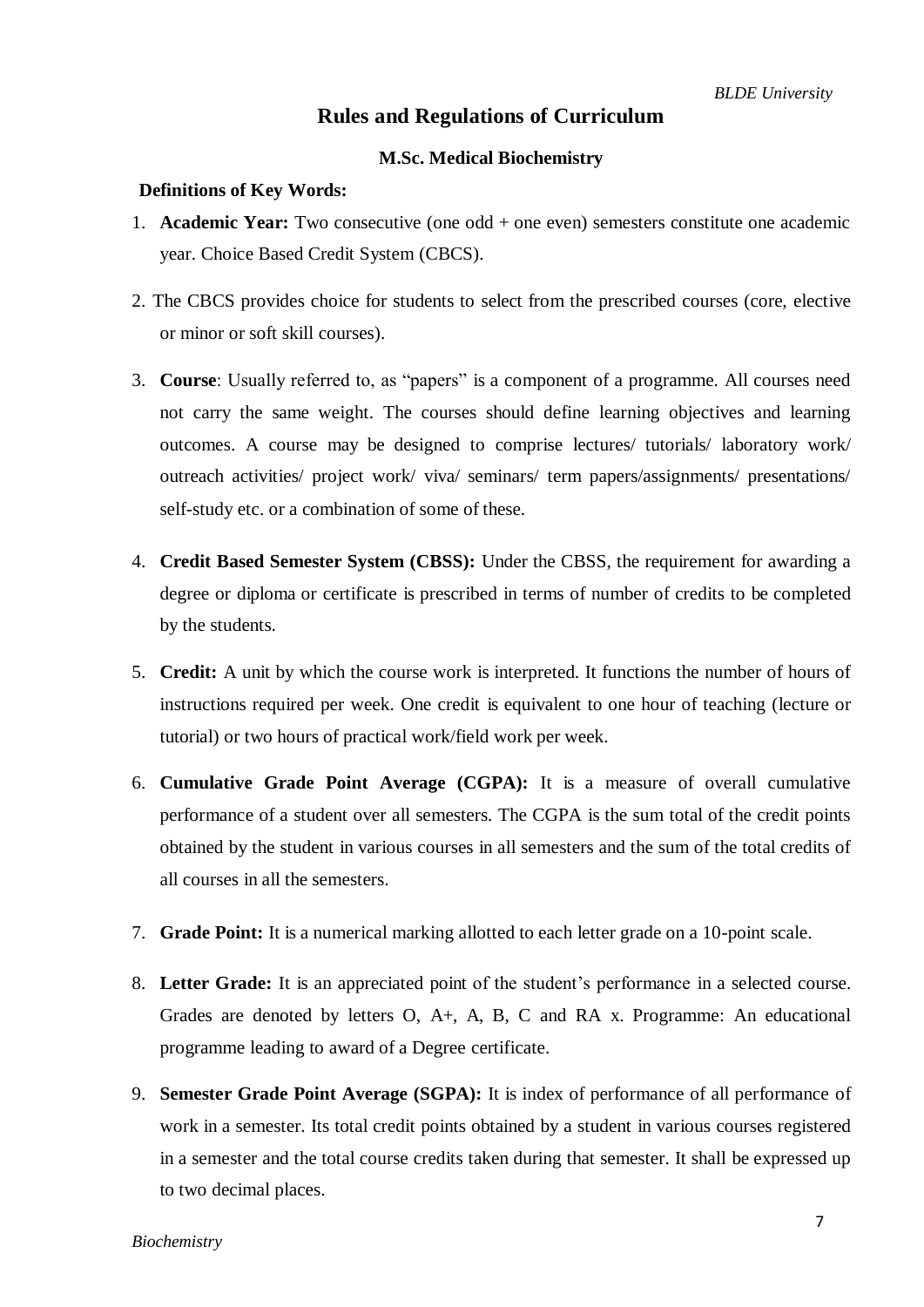10. **Semester:** Each semester will consist of minimum of 180 working days. The odd semester may be scheduled from June/ July to December and even semester from December/ January to June.

#### **Duration of Study Programme:**

The duration of the study for M.Sc. Medical Biochemistry will be of 3 years.

#### **Program pattern:**

- First Semester: July
- Second Semester: January
- Third Semester: July
- Fourth Semester: January
- Fifth Semester- July
- Sixth Semester-January

#### **Eligibility Criteria:**

A candidate seeking admission into this course shall have one of the following qualifications

- a) B.Sc. Degree with life sciences as one of the optional
- b) M.B.B.S.

Any of the following bachelor degree passing with not less than II class

- c) B.Sc graduates of biological Sciences.
- d) B.Sc. Zoology/Microbiology/Botany/Physiology
- e) Other health sciences
- f) BHMS
- g) BAMS
- h) B.Vsc

#### **Medium of Instruction:**

English shall be the Medium of Instruction for all the Subjects of study and for examinations.

**CBCS – Definition and benefits:** Choice Based Credit System is a flexible system of learning. The distinguishing features of CBCS are the following:

- It permits students to learn at their own pace.
- The electives are selected from a wide range of elective courses offered by the other University Departments.
- Undergo additional courses and acquire more than the required number of credits.
- Adopt an inter-disciplinary and intra-disciplinary approach in learning.
- Make best use of the available expertise of the faculty across the departments or disciplines
- Has an inbuilt evaluation system to assess the analytical and creativity skills of students in addition to the conventional domain knowledge assessment pattern.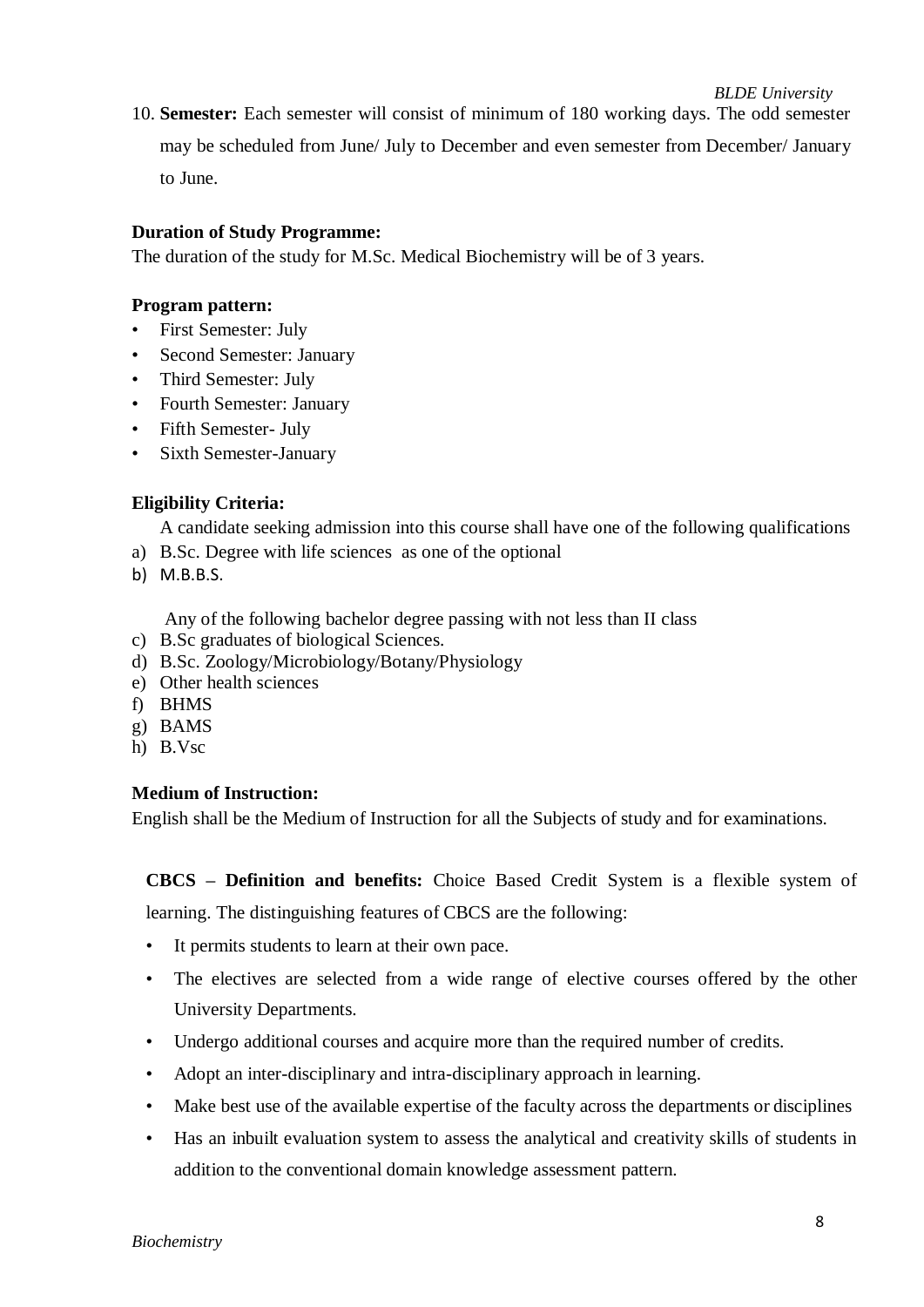#### **Semester System and Choice Based Credit System:**

The semester system initiates the teaching-learning process and screws longitudinal and latitudinal mobility of students in learning. The credit based semester system provides flexibility in designing curriculum and assigning credits based on the course content and hours of teaching. The choice based credit system provides a sun shone" type approach in which the students can take choice of courses, learn and adopt an interdisciplinary approach of learning.

#### **Semesters:**

|                               | <b>PG</b>         |
|-------------------------------|-------------------|
| Odd Semester 1st              |                   |
| semester                      | $July - December$ |
| Odd Semester 3rd,             |                   |
| $5th$ semesters               |                   |
| Even Semester $2nd$ , $4th$ , | December - June   |
| 6 <sup>th</sup> semesters     |                   |

#### **An academic year consists of two semesters:**

#### **Credits:**

Credit defines the coefficient of contents/syllabus prescribed for a course and determines the number of hours of instruction required per week. Thus, normally in each of the courses, credits will be assigned on the basis of the number of lectures/ tutorial laboratory work and other forms of learning required, to complete the course contents in a 15-20 week schedule:

- a. *1 credit =* 1 hour of lecture per week
- b. **3 credits** = 3 hours of instruction per week
- $\checkmark$  Credits will be assigned on the basis of the lectures (L) / tutorials (T) / Clinical Training (CR) / laboratory work (P) / Research Project (RP) and other forms of learning in a 15- 20 week schedule L - One credit for one hour lecture per week
- c. **P/T -** One credit for every two hours of laboratory or practical
- d. **CR -** One credit for every three hours of Clinical training/Clinical rotation/posting
- e. **RP**  One credit for every two hours of Research Project per week Max Credit 20- 25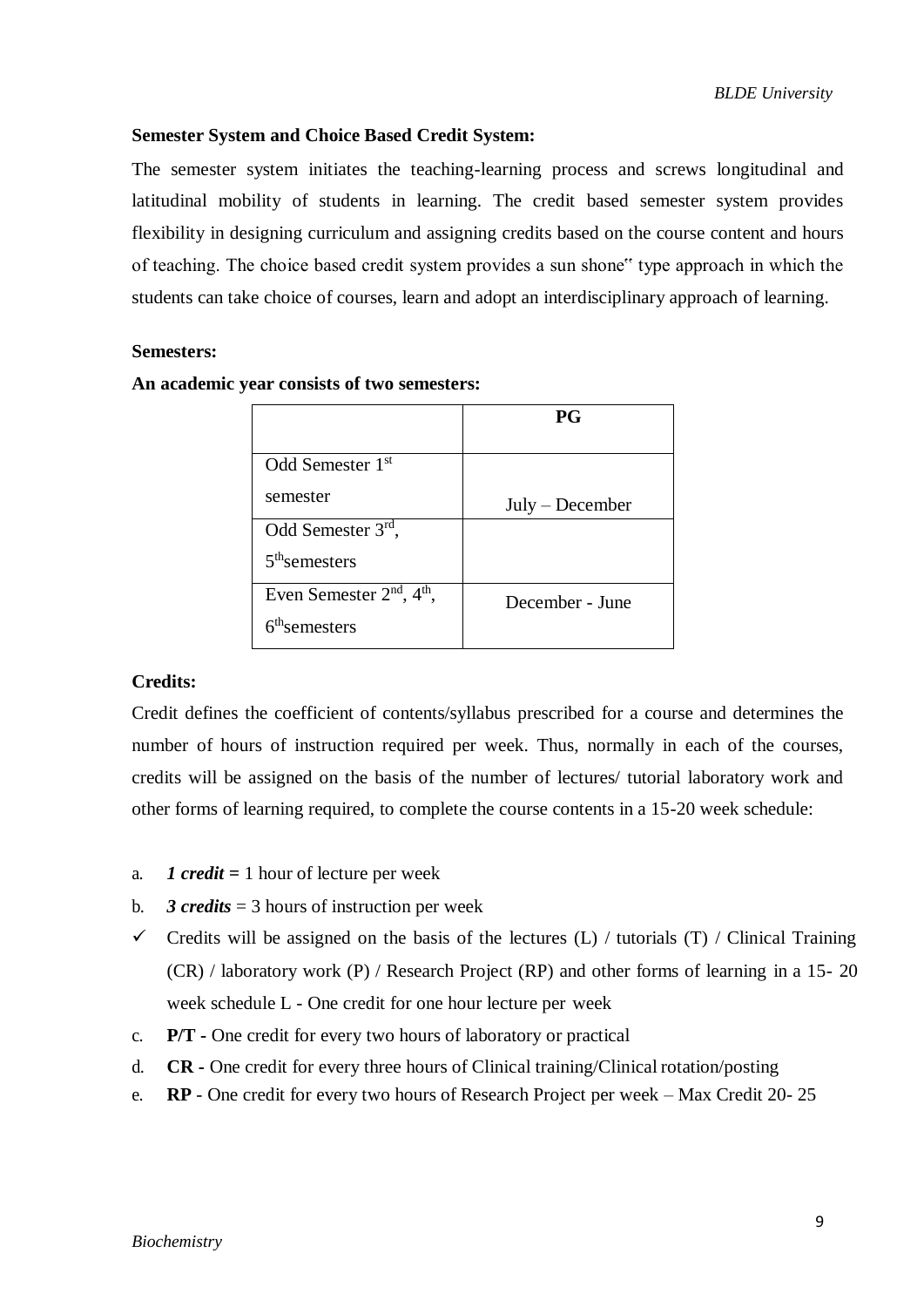|          |        |                                     |         | Lecture - L   Tutorial - T   Practical - P   Clinical Training | <b>Research</b> |
|----------|--------|-------------------------------------|---------|----------------------------------------------------------------|-----------------|
|          |        |                                     |         | <b>Rotation-CT/CR</b>                                          | Project–RP $*$  |
| 1 Credit | 1 Hour | 2 Hours                             | 2 Hours | 3 Hours                                                        | 2 Hours         |
| $RP^*$   |        | Maximum Credit $20 - 25$ / Semester |         |                                                                |                 |

**Types of Courses**: Courses in a programme may be of three kinds:

- o **Core Course**
- o **Elective Course**
- o **Ability Enhancement Compulsory Courses**

**Core Course:** A course, which should compulsorily be studied by a candidate as a basic requirement is termed as a Core course. There may be a Core Course in every semester. This is the course which is to be compulsorily studied by a student as a basic requirement to complete programme of respective study.

**Elective Course:** A course which can be chosen from a very specific or advanced the subject of study or which provides an extended scope or which enables an exposure to some other domain or expertise the candidates ability is called an Elective Course.

**Discipline Specific Elective (DSE) Course:** Elective courses offered by the main subject of study are referred to as Discipline Specific Elective. The University / Institute may also offer discipline related Elective courses of interdisciplinary nature. An elective may be "Discipline Specific Electives (DSE)" gazing on those courses which add intellectual efficiency to the students.

**Dissertation / Project:** An Elective/Core course designed to acquire special / advanced knowledge, such as supplement study / support study to a project work, and a candidate studies such a course on his own with an advisory support by a teacher / faculty member is called dissertation / project.

**Generic Elective (GE) Course:** An elective course chosen generally from an unrelated discipline/subject, with an intention to seek exposure is called a Generic Elective. P.S.: A core course offered in a discipline / subject may be treated as an elective by other discipline / subject and vice versa and such electives may also be referred to as Generic Elective.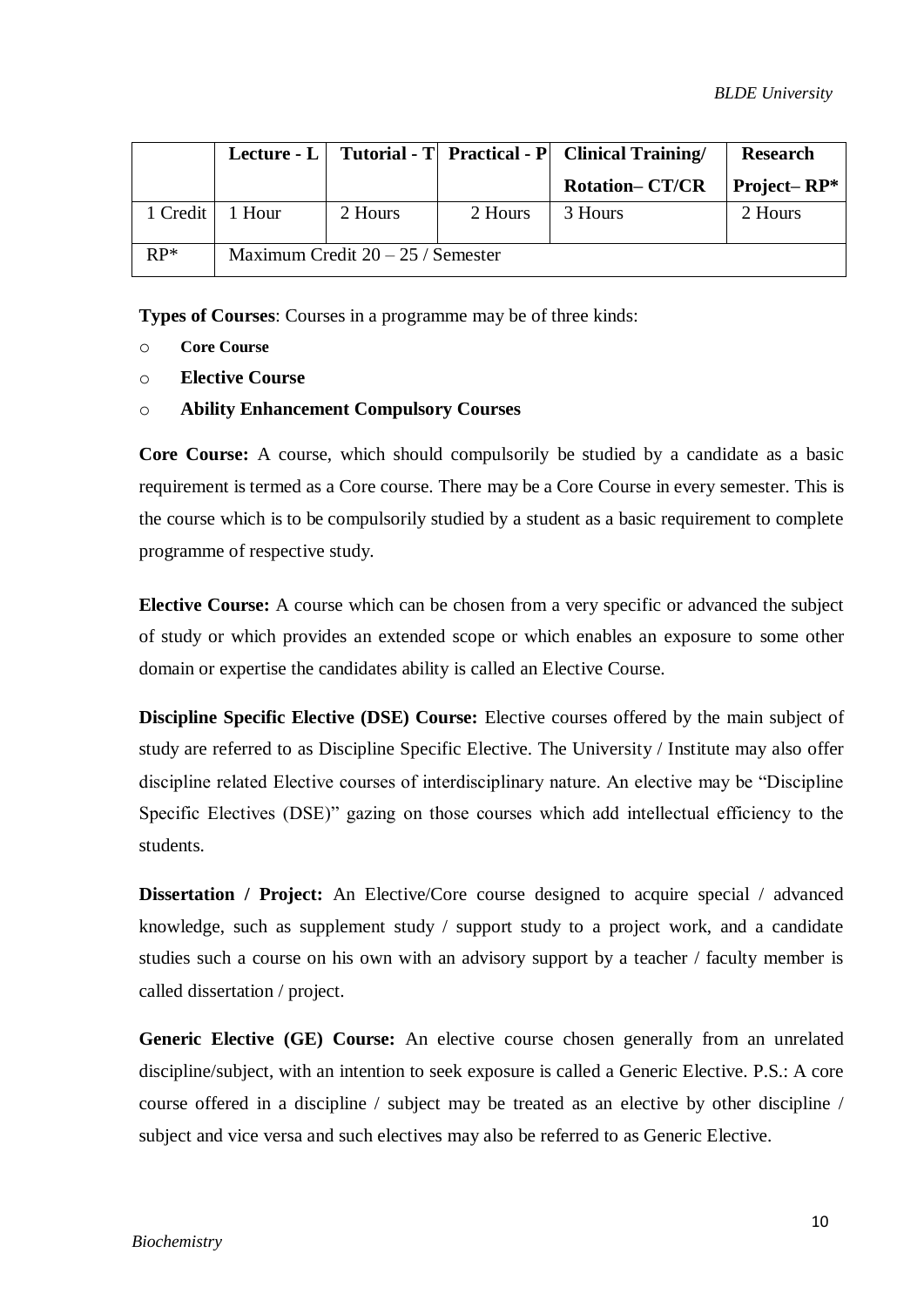**Ability Enhancement Compulsory Courses:** The Ability Enhancement (AE) Courses may be of two kinds: Ability Enhancement Compulsory Courses (AECC) and Skill Enhancement Courses (SEC).

"AECC" courses are the courses based upon the content that leads to Knowledge enhancement (i) Environmental Science and (ii) English/MIL Communication. These are mandatory for all disciplines.

**Assigning Credit Hours per Course:** While there is flexibility for the departments in allocation of credits to various courses offered, the general formula would be:

- All core course should be restricted to a maximum of 4 credits.
- All electives should be restricted to a maximum of 3 credits.
- All ability enhancement course should be restricted to a maximum of 2 credits.
- Projects should be restricted to a maximum of 20-25 credits.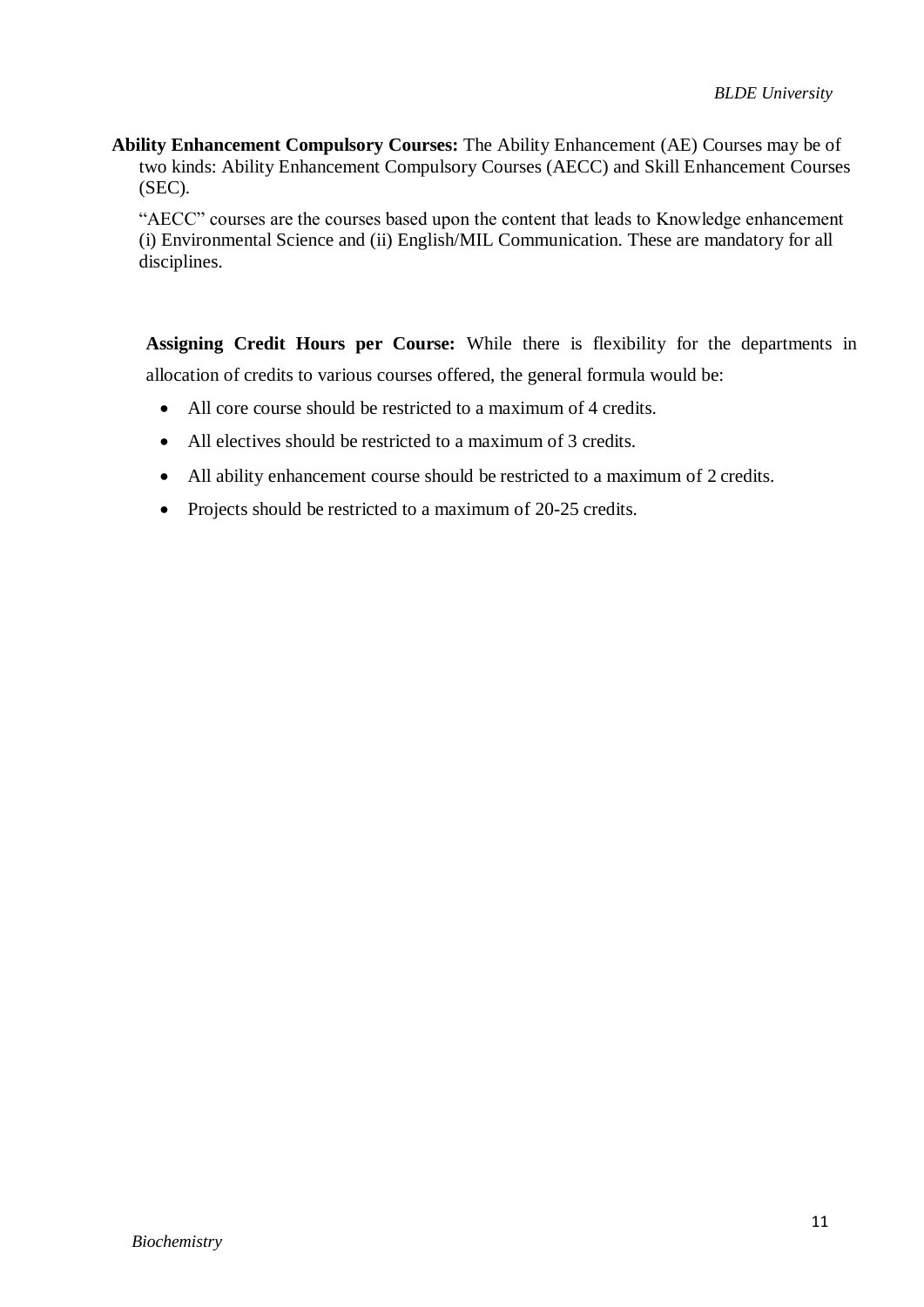## *BLDE University* **Rules and Regulation for Examination of M.Sc. Medical Biochemistry under CBCS Pattern**

- **1. Title of the Programme offered**: M.Sc. Medical Biochemistry
- **2. Duration of the Programme:** Three years.
- **3. Medium of instruction:** The medium of instruction and examination shall be in English

#### **4. Letter Grades and Grade Points:**

Adopted the UGC recommended system of awarding grades and CGPA under Choice Based Credit Semester System.

- 4.1 Would be following the absolute grading system, where the marks are compounded to grades based on pre-determined class intervals.
- 4.2 The UGC recommended 10-point grading system with the following letter grades will be followed:

| <b>Letter Grade</b>                     | <b>Grade Point</b> |  |  |
|-----------------------------------------|--------------------|--|--|
| $O$ (Outstanding)                       | 10                 |  |  |
| $A+$ (Excellent)                        | 9                  |  |  |
| A (Very Good)                           | 8                  |  |  |
| B (Good)                                | 7                  |  |  |
| C (Above Average)                       | 6                  |  |  |
| F (Fail)/ RA (Reappear)                 |                    |  |  |
| Ab (Absent)                             |                    |  |  |
| Not Completed (NC)                      |                    |  |  |
| $RC$ (<50% in attendance or in Internal |                    |  |  |
| Assessment)                             |                    |  |  |

#### **Table 1: Grades and Grade Points:**

- 4.3 A student obtaining Grade F/RA will be considered failed and will require reappearing in the examination.
- 4.4 Candidates with NC grading are those detained in a course (s); while RC indicate student not fulfilling the minimum criteria for academic progress or less than 50% attendance or less than 50% in internal assessments (IA). Registrations of such students for the respective courses shall be treated as cancelled. If the course is a core course, the candidate has to re-register and repeat the course when it is offered next time.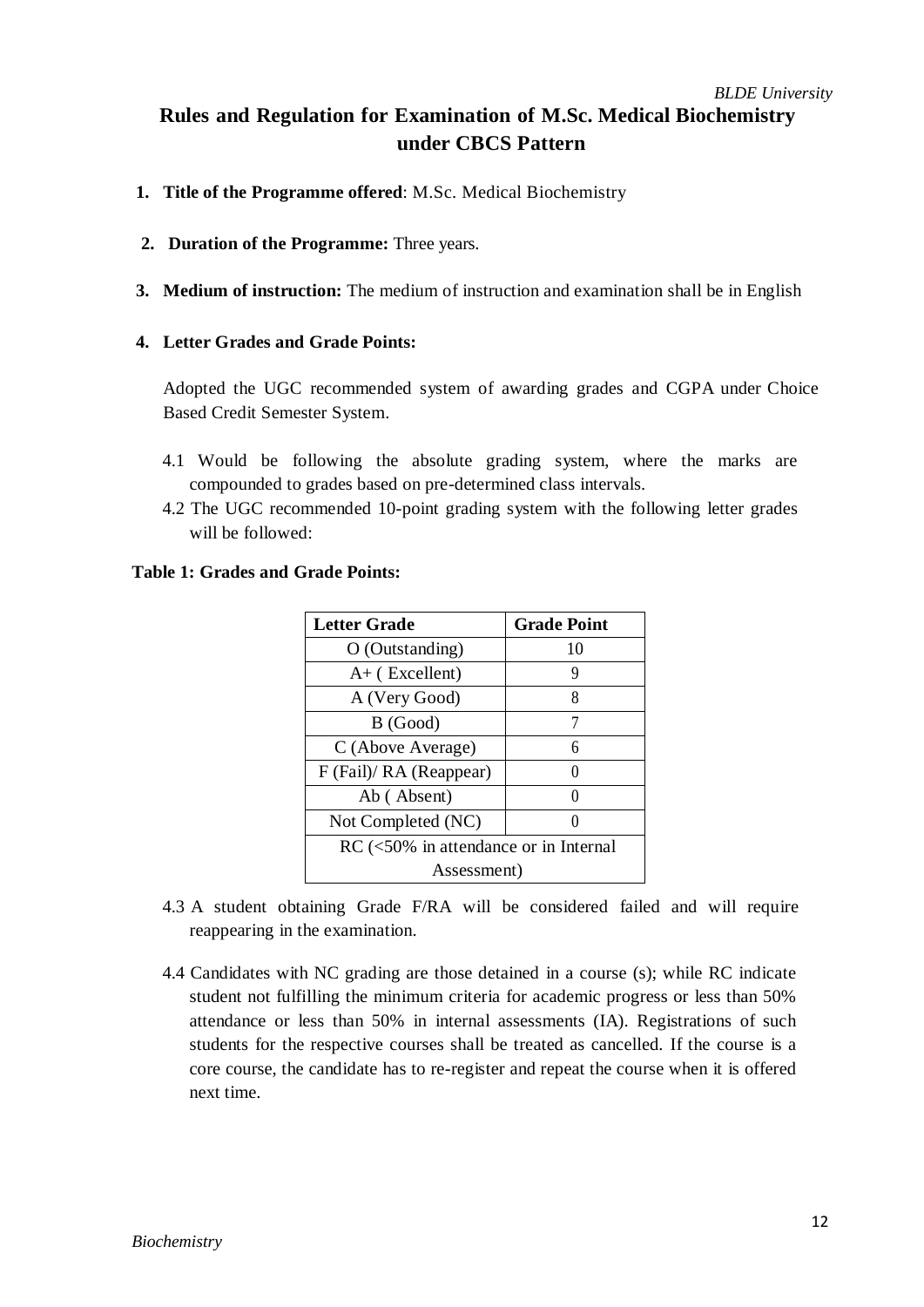#### **5. CBCS Grading System - Marks Equivalence Table**

5.1 Table 2: Grades and Grade Points

| <b>Letter Grade</b>         | <b>Grade Point</b> | % of Marks   |  |
|-----------------------------|--------------------|--------------|--|
| $O$ (Outstanding)           | 10                 | 86-100       |  |
| $A+$ (Excellent)            | 9                  | 70-85        |  |
| A (Very Good)               | 8                  | $60 - 69$    |  |
| B (Good)                    | 7                  | $55 - 59$    |  |
| $C$ (Above Average) –       | 6                  | $50 - 54$    |  |
| Passing criteria for        |                    |              |  |
| <b>M.Sc. Medical</b>        |                    |              |  |
| <b>Biochemistry</b>         |                    |              |  |
| $F$ (Fail) )/ RA (Reappear) |                    | Less than 50 |  |
| Ab (Absent)                 |                    |              |  |
| NC- not completed           |                    |              |  |
| RC-Repeat the Course        |                    |              |  |

5.2 Table 3: Cumulative Grades and Grade Points

| <b>Letter Grade</b> | <b>Grade Point</b> | <b>CGPA</b>    |
|---------------------|--------------------|----------------|
| $O$ (Outstanding)   | 10                 | $9.01 - 10.00$ |
| $A+$ (Excellent)    |                    | $8.01 - 9.00$  |
| A (Very Good)       |                    | $7.01 - 8.00$  |
| B (Good)            |                    | $6.00 - 7.00$  |
| C (Above Average)   |                    | $5.01 - 6.00$  |

- **6. Assessment of a Course:** Evaluation for a course shall be done on a continuous basis. Uniform procedure will be adopted under the CBCS to conduct internal assessments (IA), followed by one end-semester university examination (ES) for each course.
	- 6.1 For all category of courses offered (Theory, Practical, Discipline Specific Elective [DE] ; Generic Elective [GE] and Ability Enhancement Courses [AE]; Skills Enhancement Courses [SE] Theory or P (Practical) & RP( Research Project), assessment will comprise of Internal Assessment (IA) in the form of continuous comprehensive evaluation and mid-semester exam, end–semester (ES) examination or college exam as applicable.
	- 6.2 Courses in programs wherein Theory and Practical/Clinical are assessed jointly. The minimum passing head has to be 50% Grade each for theory and practical's separately. RA grade in any one of the components will amount to reappearing in both components. i.e. theory and practical.
	- 6.3 Evaluation for a course with clinical rotation or clinical training will be done on a continuous basis.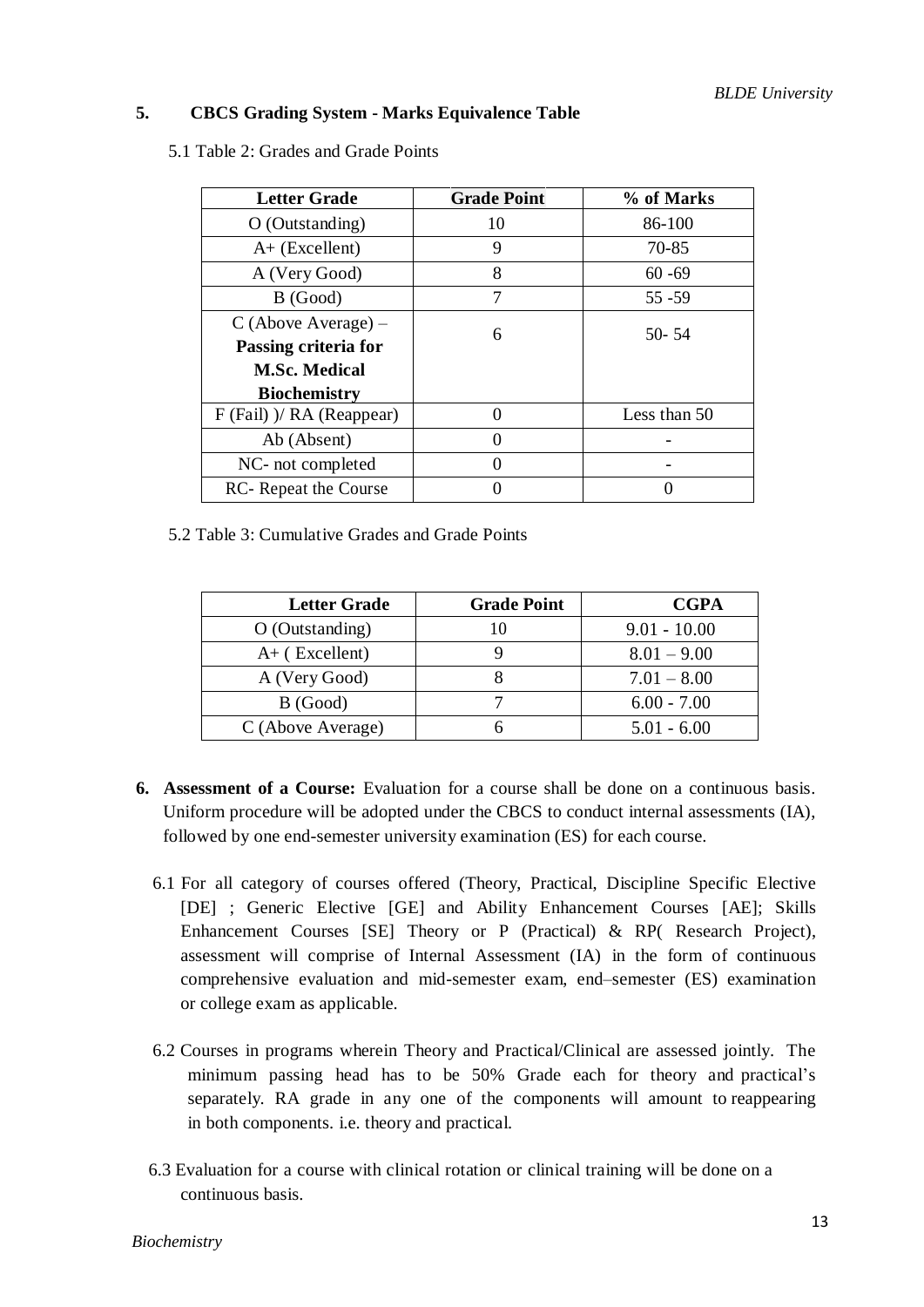#### **7. Eligibility to appear for the end-semester examinations for a course includes**:

- 7.1 Candidates having  $\geq$  75% attendance and obtaining the minimum 40% in internal assessment in each course to qualify for appearing in the end-semester university examinations.
- 7.2 The students desirous of appearing for university examination shall submit the application form duly filled along with the prescribed examination fee.
- 7.3 Incomplete application forms or application forms submitted without prescribed fee or application form submitted after due date will be rejected and student shall not be allowed to appear for examination.

#### **8. Passing Heads**

- 8.1 Courses where theory and practical are involved, the minimum passing head shall be 50% in total including the internal assessment.
- 8.2 Elective subjects the minimum prescribed marks for a pass in elective subject should be 50%. The marks obtained in elective subjects should be communicated to the university before the commencement of the university examination.
- **9 Detention:** A student not meeting any of the above criteria maybe detained (NC) in that particular course for the semester. In the subsequent semester, such a candidate requires improvement in all, including attendance and/or IA minimum to become eligible for the next end-semester examination.
- **10** The maximum duration for completing the program will be 6 years (minimum duration of program x 2) i.e.  $(3x^2) = 6$  years, failing which his/her registration will be cancelled. Full fees of entire program of 3 years may be liable to be paid by the students.

#### **11 Carry over benefit:**

- 11.1 A student will be allowed to keep term for Semester II irrespective of number of heads of failure in Semester I.
- 11.2 A student will be allowed to keep term for Semester III if she/he passes each Semester I and II OR fails in not more than 2 courses each in semester I and II.
- 11.3 Student will be allowed to keep term for Semester IV irrespective of number of heads of failure in Semester III. However, student must mandatorily have passed each course of Semester I and II in order to appear for Semester IV exam.
- 11.4 Student will be allowed to keep term for Semester V, if she/he passes Semester I,II, III and IV OR has passed in all courses of Semester I and II and fails in not more than two courses each of Semester III and IV.
- 11.5 Student will be allowed to keep term for Semester VI, irrespective of number of heads of failure in Semester V. However, student must mandatorily have passed each course of Semester I, II, III and IV in order to appear for Semester VI exam.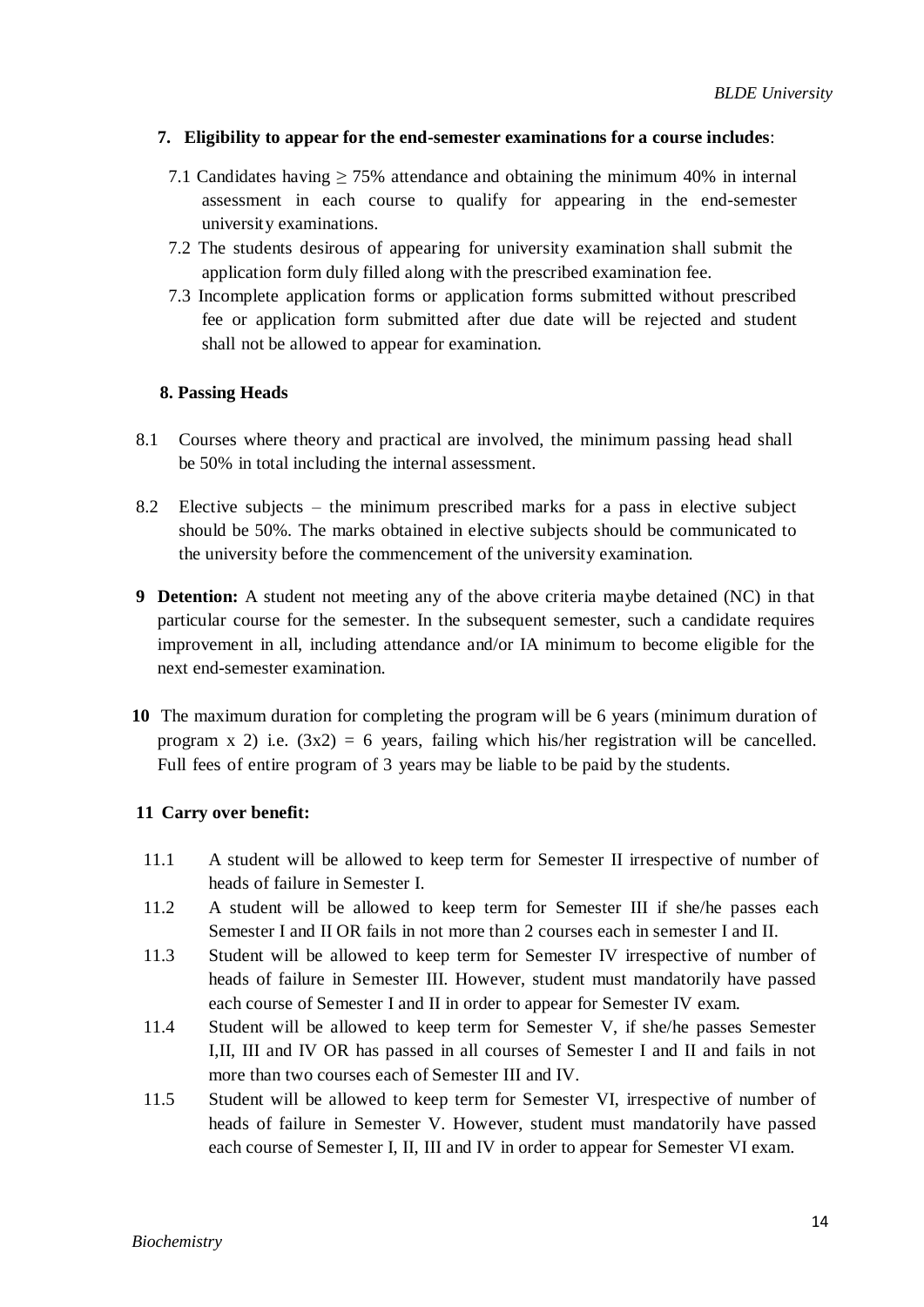#### **12 Grace Marks for PG Courses:**

- 12.1 A student shall be eligible for grace marks, provided he/she appeared in all the papers prescribed for the examination.
- 12.2 Maximum up to 5 grace marks may be allowed for passing, spread over between subjects.
- 12.3 No grace marks will be awarded in internal evaluation.

#### **13 University End-Semester Examinations**

- 13.1 There will be one final university examination at the end of every semester.
- 13.2 A student must have minimum 75% attendance (Irrespective of the type of absence) in theory and practical in each subject to be eligible for appearing the University examination.
- 13.3 The Principal / Director shall send to the university a certificate of completion of required attendance and other requirements of the applicant as prescribed by the university, two weeks before the date of commencement of the written examination.
- 13.4 A student shall be eligible to sit for the examination only, if she / he secure a minimum of 40% in internal assessment (individually in theory and practical as applicable). Internal examinations will be conducted at college/ department level.
- 13.5 Notwithstanding any circumstances, a deficiency of attendance at lectures or practical maximum to the extent of 10% - may be condoned by the Principal / Director.
- 13.6 If a student fails either in theory or in practical, he/ she have to re-appear for both.
- 13.7 There shall be no provision of re-evaluation of answer sheets. Student may apply to the university following due procedure for recounting of theory marks in the presence of the subject experts.
- 13.8 Internal assessment shall be submitted by the Head of the Department to the University through Dean at least two weeks before commencement of University theory examination.
- **14. Supplementary examination:** The supplementary examination will be held in the next semester. Eligibility to appear for supplementary examination will be as per rule number 11.1-11.5.

#### **15. Re-Verification**

There shall be provision of re-totaling of the answer sheets; candidate shall be permitted to apply for recounting/re-totaling of theory papers within 8 days from the date of declaration of results.

**16. Scheme of University Exam Theory PG Program:** General structure / patterns for setting up question papers for Theory / Practical courses, for PG program are given in the following tables. Changes may be incorporated as per requirements of specific courses.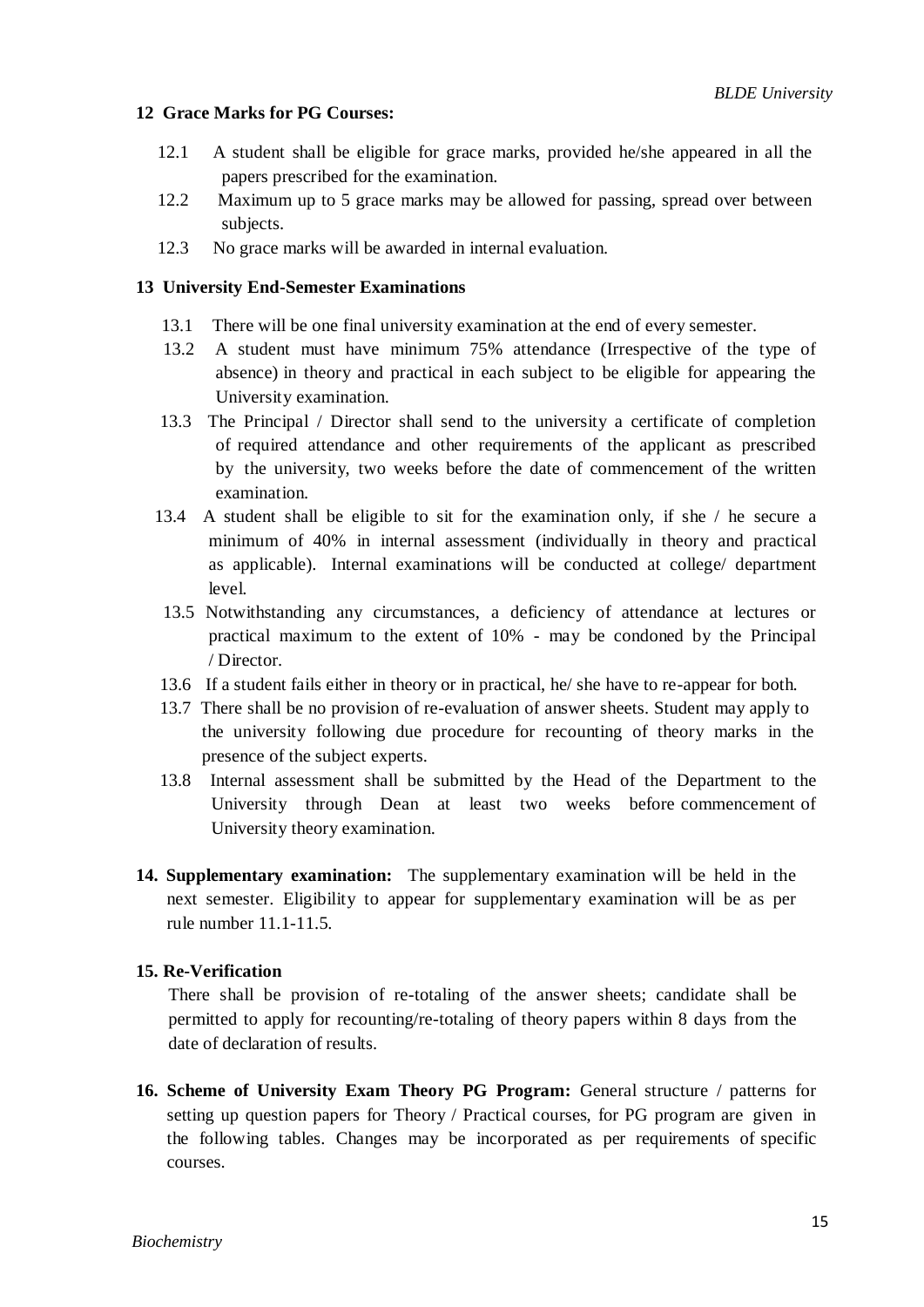#### **Dissertation work:**

During the course of study every candidate has to prepare a dissertation work on a selected topic under the guidance of a recognized post-graduate teacher. The dissertation is aimed to train a post graduate student in research methods and techniques. It includes identification of a problem, formulation of a hypothesis, search and review of literature, getting acquainted with recent advances, designing of a research study, collection of data, critical analysis, and comparison of results and drawing conclusions.

Every candidate shall submit to the Registrar (Academics) of the University in the prescribed proforma, a synopsis containing particulars of proposed dissertation work within six months from the date of commencement of the II year on or before the dates notified by the University. The synopsis shall be sent through the proper channel. Such synopsis will be reviewed and the dissertation topic will be registered by the University. No change in the dissertation topic or guide shall be made without prior approval of the University.

#### **The dissertation should be written under the following headings**

- 1. Introduction
- 2. Aims or Objectives of study
- 3. Review of Literature
- 4. Material and Methods
- 5. Results
- 6. Discussion
- 7. Conclusion
- 8. Summary
- 9. References
- 10. Tables
- 11. Annexure

Six copies of dissertation thus prepared shall be submitted to the Controller of Examinations six months before final examination on or before the dates notified by the University.

The dissertation shall be valued by examiners appointed by the University. Approval of dissertation work is an essential precondition for a candidate to appear in the University examination.

A Co-guide may be included provided the work requires substantial contribution from a sister department or from another medical institution recognized for teaching/training. The co-guide shall be a recognized post graduate teacher of the University.

Change of guide: In the event of a registered guide leaving the college for any reason or in any other event, guide may be changed with prior permission from the university.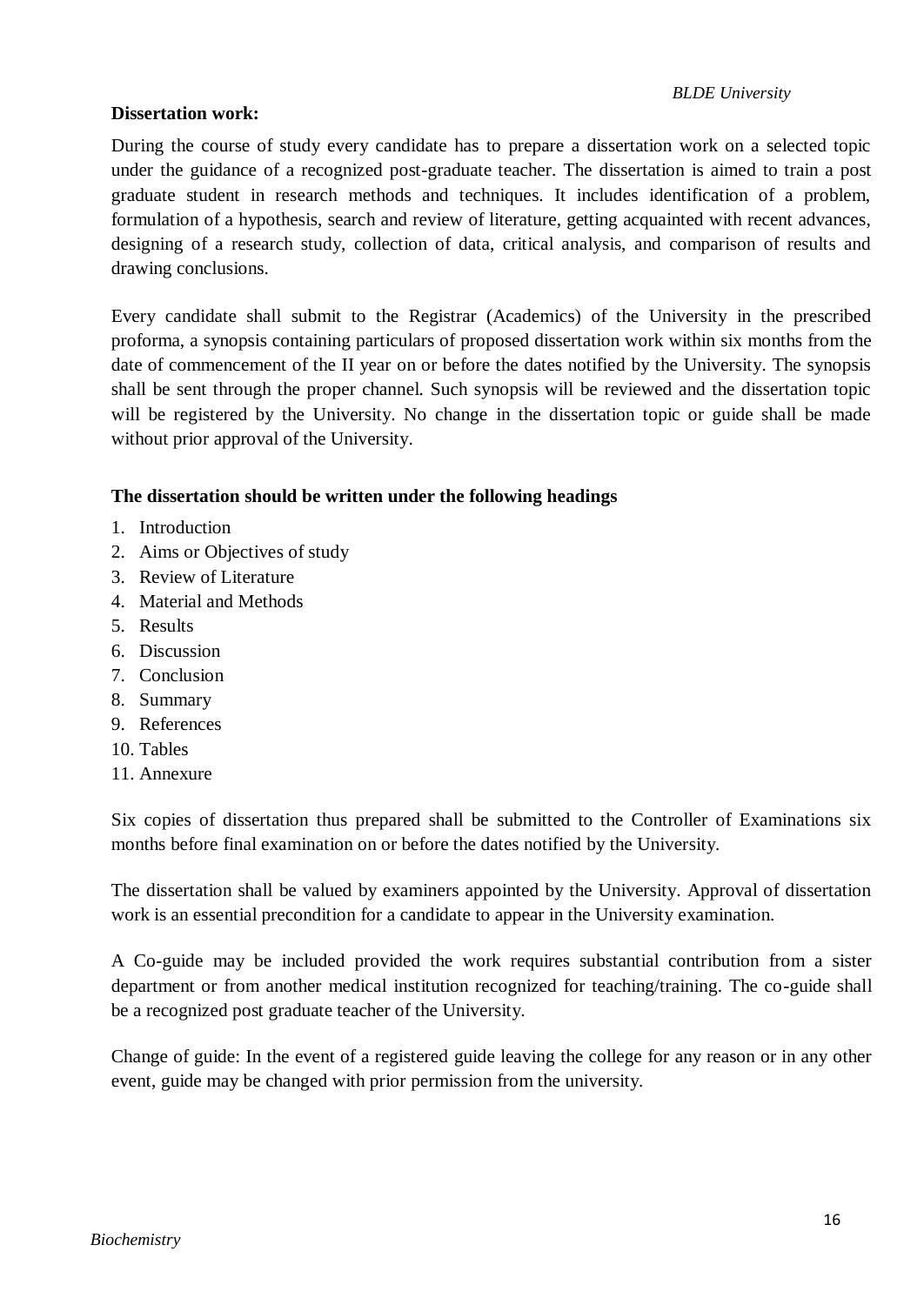#### **8. Eligibility for award of degree**

18.1 A candidate shall have passed in all the subjects of all semester's I-VI and submitted research project report to be eligible for award of M.Sc. Medical Biochemistry degree.

The performance of a candidate in a course will be indicated as a letter grade, whereas grade point will indicate the position of the candidate in that batch of candidates. A student is considered to have completed a course successfully and earned the prescribed credits if he/she secures a letter grade other than F/RA. A letter grade RA in any course implies he/she has to Re-appear for the examination to complete the course.

- 18.2 The RA grade once awarded in the grade card of the student is not deleted even when he/she completes the course successfully later. The grade acquired later by the student will be indicated in the grade sheet of the subsequent semester in which the candidate has appeared for clearance in supplementary exams
- 18.3 If a student secures RA grade in the Project Work/Dissertation, he/she shall improve it and resubmit it, if it involves only rewriting / incorporating the revisions suggested by the evaluators. If the assessment indicates lack of student performance or data collection then the student maybe permitted to re-register by paying the prescribed re-registration fee and complete the same in the subsequent semesters.
- A candidate shall be declared to have passed the examination if he/she obtains the following minimum qualifying grade / marks:-
- (a) For Core courses CT (Core Theory), CL (Core Lab), DE (Discipline centric Electives), clinical rotation shall obtain Grade B (50 % of marks) in the University End Semester Examination (ES) and in aggregate in each course which includes both Internal Assessment and End Semester Examination.
- (b) For Generic Electives (GE), Ability Enhancement (AE) and Skill Enhancement (SE) courses student shall obtain Grade D (40 % of marks) in the College Examination.

#### **Computation of SGPA and CGPA**

- The UGC recommends the following procedure to compute the Semester Grade Point Average (SGPA) and Cumulative Grade Point Average (CGPA):
- i. The SGPA is the ratio of sum of the product of the number of credits with the grade points scored by a student in all the courses taken by a student and the sum of the number of credits of all the courses undergone & earned by a student, i.e.,

SGPA  $(Si) = \sum (Ci \times Gi) / \sum Ci$ 

Where Ci is the number of credits of the ith course and Gi is the grade point scored by the student in the ith course.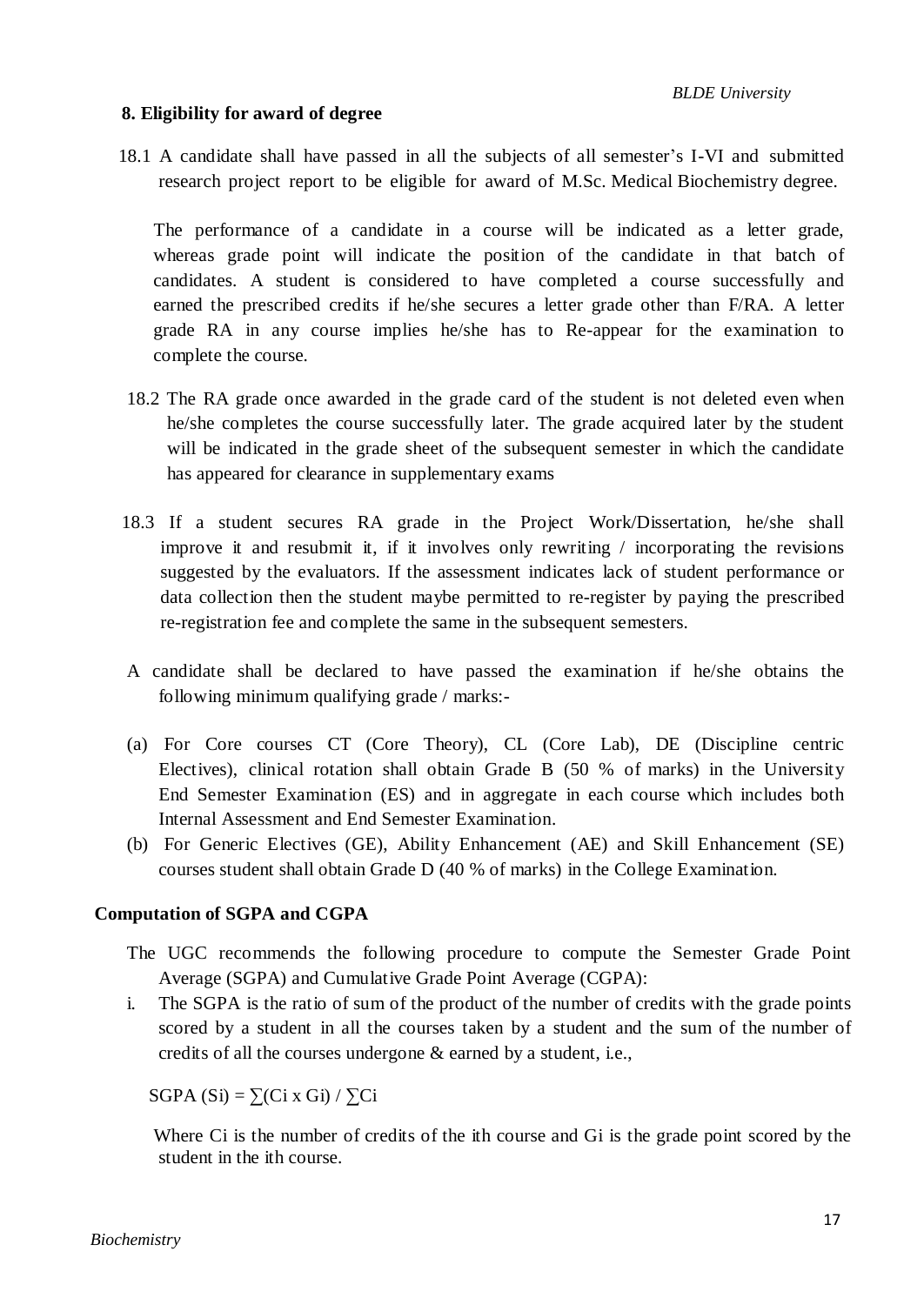ii. The CGPA is also calculated in the same manner taking into account all the courses undergone & earned by a student over all the semesters of a programme, i.e.

 $CGPA = \sum (Ci \times Si) / \sum Ci$ 

- Where Si is the SGPA of the ith semester and Ci is the total number of credits in that semester.
- iii. The SGPA and CGPA shall be rounded off to 2 decimal points and reported in the transcripts.

| Course                                                       | Credit | Grade<br>Letter | <b>Grade Point</b> | <b>Credit Point</b><br>(Credit x Grade) |  |
|--------------------------------------------------------------|--------|-----------------|--------------------|-----------------------------------------|--|
| Course 1                                                     | 3      | A               | 8                  | $3 X 8 = 24$                            |  |
| Course 2                                                     | 4      | $B+$            | 7                  | $4 X 7 = 28$                            |  |
| Course 3                                                     | 3      | B               | 6                  | $3 X 6 = 18$                            |  |
| Course 4                                                     | 3      | O               | 10                 | $3 X 10 = 30$                           |  |
| Course 5                                                     | 3      | C               | 5                  | $3 X 5 = 15$                            |  |
| Course 6                                                     | 4      | B               | 6                  | $4 X 6 = 24$                            |  |
|                                                              | 20     |                 |                    | 139                                     |  |
| <b>Illustration for SGPA</b><br>Thus, $SGPA = 139/20 = 6.95$ |        |                 |                    |                                         |  |

| <b>Semester 1</b>            | <b>Semester 2</b> | <b>Semester 3</b> | <b>Semester 4</b> |  |
|------------------------------|-------------------|-------------------|-------------------|--|
| Credit: 20                   | Credit : 22       | Credit : 25       | Credit : 26       |  |
| SGPA: 6.9                    | SGPA: 6.8         | SGPA: 6.6         | SGPA: 6.0         |  |
| Semester 5                   | Semester 6        |                   |                   |  |
| Credit : 26                  | Credit : 25       |                   |                   |  |
| SGPA: 6.3                    | SGPA: 8.0         |                   |                   |  |
| <b>Illustration for CGPA</b> |                   |                   |                   |  |

Thus,

$$
CGPA = \frac{20 \times 6.9 + 22 \times 6.8 + 25 \times 6.6 + 26 \times 6.0 + 26 \times 6.3 + 25 \times 8.0}{144} = 6.75/B +
$$

ii. Transcript: Based on the above recommendations on Letter grades, grade points and SGPA and CGPA, the transcript for each semester and a consolidated transcript indicating the performance in all semesters may be issued.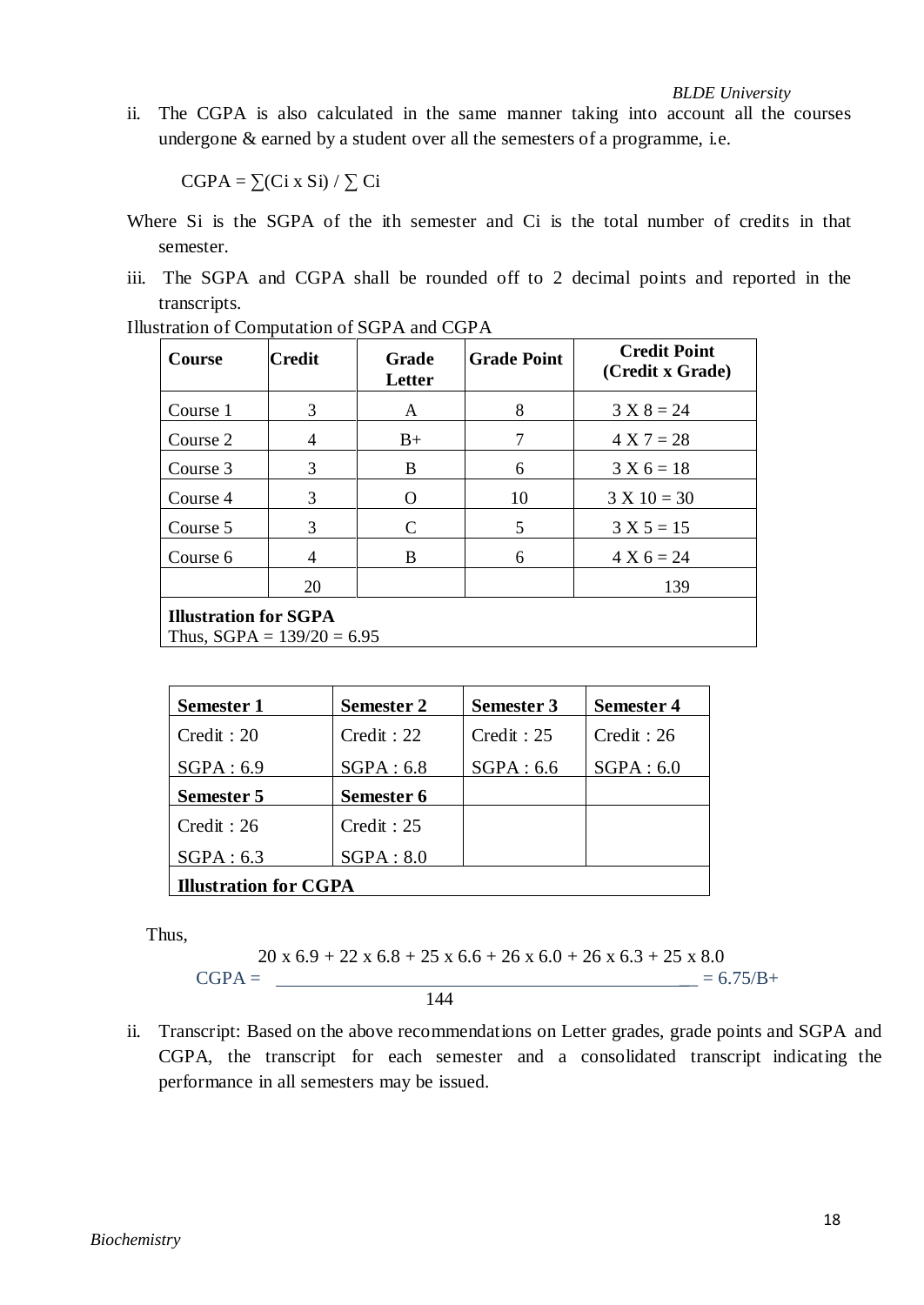#### **Course Registration**

- 17.1. After admission to a Program, a student identity number is generated .This PRN number may be used in the process of registration for a course.
- 17.2 The registration process is a registration for the courses in a semester. The registration card is generated after a student completes the choice of electives. Every student shall register for the stipulated number of Courses/Credits semester wise even if electives are not prescribed in their regulations for the said semester. Every student must register for Elective/Ability Enhancement Courses semester-wise for the courses he/she intends to undergo in that semester within two weeks of commencement of the semester.
	- The list of students registered for each elective will be communicated to the HoDs/ Course Chairpersons. Students will be requested to authenticate the chosen electives by appending their signature in acceptance with approval by the HoDs/ Course Chairpersons. A soft copy of the registered students will be submitted to the elective course offering departments for their official use.

#### **Re - Entry after Break of Study:**

The University regulations for readmission are applicable for a candidate seeking re-entry to a program.

- a) Students admitted the program and absenting for more than 3 months must seek readmission into the appropriate semester as per university norms.
- b) The student shall follow the syllabus in vogue (currently approved / is being followed) for the program.
- c) All re-admissions of students are subject to the approval of the Vice-Chancellor.

#### **Ranking**

The first two ranks of the programme will be decided on the basis of grades of CGPA in the courses (core and DE courses only). In case of a tie, marks % [of core and DE courses only] will be taken into account.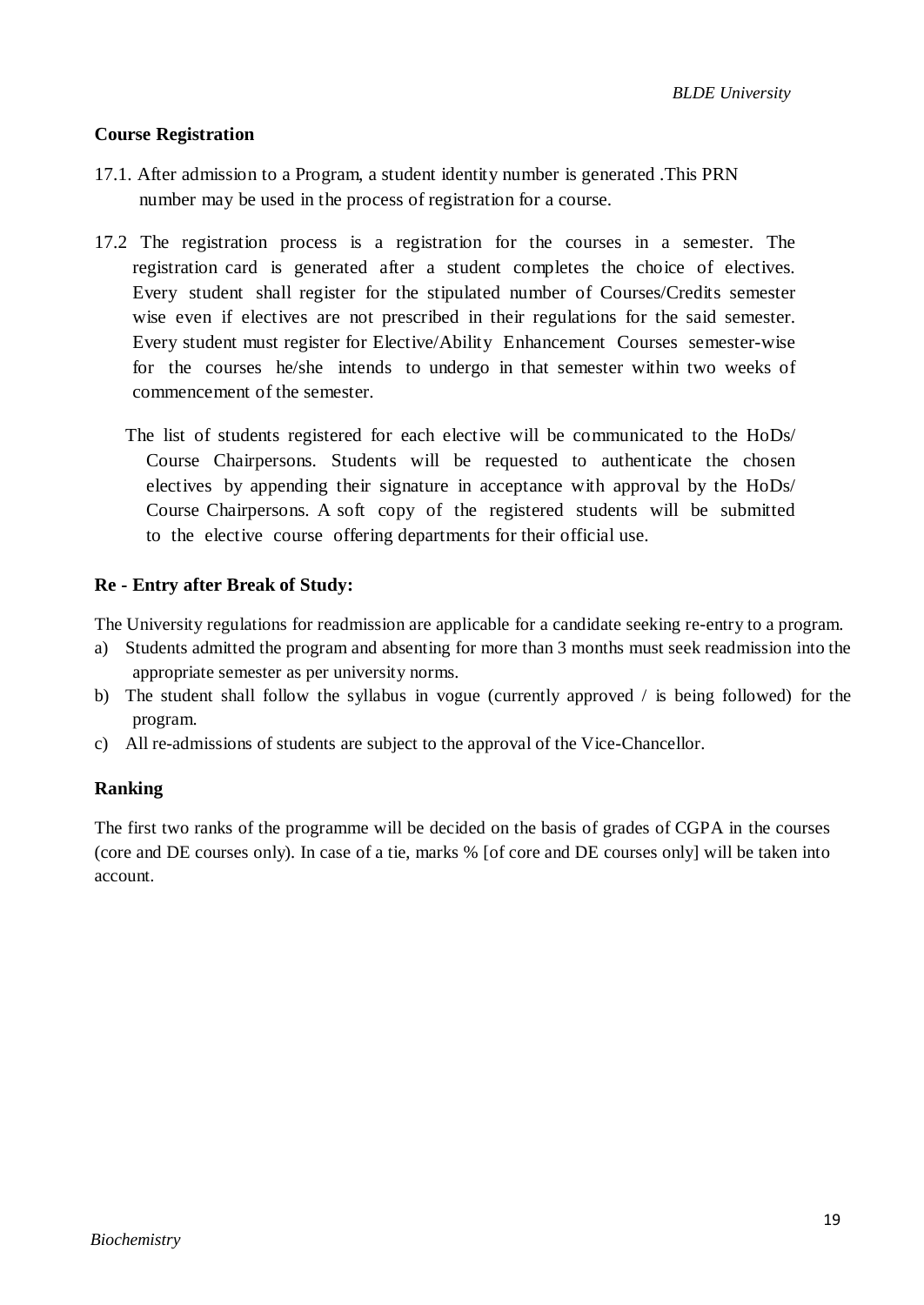#### **Classification of Successful Candidates**

Overall Performance in a Program and Ranking of a candidate is in accordance with the University regulations.

| Consolidated Grade Card – M.Sc. Medical Biochemistry Program |                                                                          |             |               |  |  |
|--------------------------------------------------------------|--------------------------------------------------------------------------|-------------|---------------|--|--|
| Letter                                                       | % Marks                                                                  | Grade point | <b>CGPA</b>   |  |  |
| Grade                                                        | Range                                                                    |             | <b>RANGE</b>  |  |  |
|                                                              | 80 & Above                                                               | 10          | $9.01 - 10$   |  |  |
| $A+$                                                         | 75-80                                                                    | 9           | $8.01 - 9.00$ |  |  |
| A                                                            | 60-74                                                                    | 8           | $7.01 - 8.00$ |  |  |
| $B+$                                                         | 55-59                                                                    | 7           | $6.01 - 7.00$ |  |  |
| B                                                            | 50-54                                                                    | 6           | $5.01 - 6.00$ |  |  |
| F/RA                                                         | Less than 50                                                             | 0           | $4.51 - 5.00$ |  |  |
| (Reappear)                                                   |                                                                          |             |               |  |  |
| Ab (Absent)                                                  |                                                                          | 0           |               |  |  |
| Not Completed (NC)                                           |                                                                          | 0           |               |  |  |
|                                                              | Repeat the course (RC = $<$ 50% in<br>attendance or Internal Assessment) |             |               |  |  |

#### **A successful candidate will be**:

- i. Who secures not less than O grade with a CGPA of 9.01 10.00 shall be declared to have secured 'OUTSTANDING' provided he/she passes the whole examination in the FIRST ATTEMPT;
- ii. Who secures not less than A+ grade with a CGPA of 8.01 9.00 shall be declared to have secured 'EXCELLENT' provided he/she passes the whole examination in the FIRST ATTEMPT;
- iii. Who secures not less than A grade with a CGPA of 7.01 –8.00 and completes the course within the stipulated course period shall be declared to have passed the examinations with 'Very Good'
- iv. All other candidates (with grade B and above) shall be declared to have passed the examinations.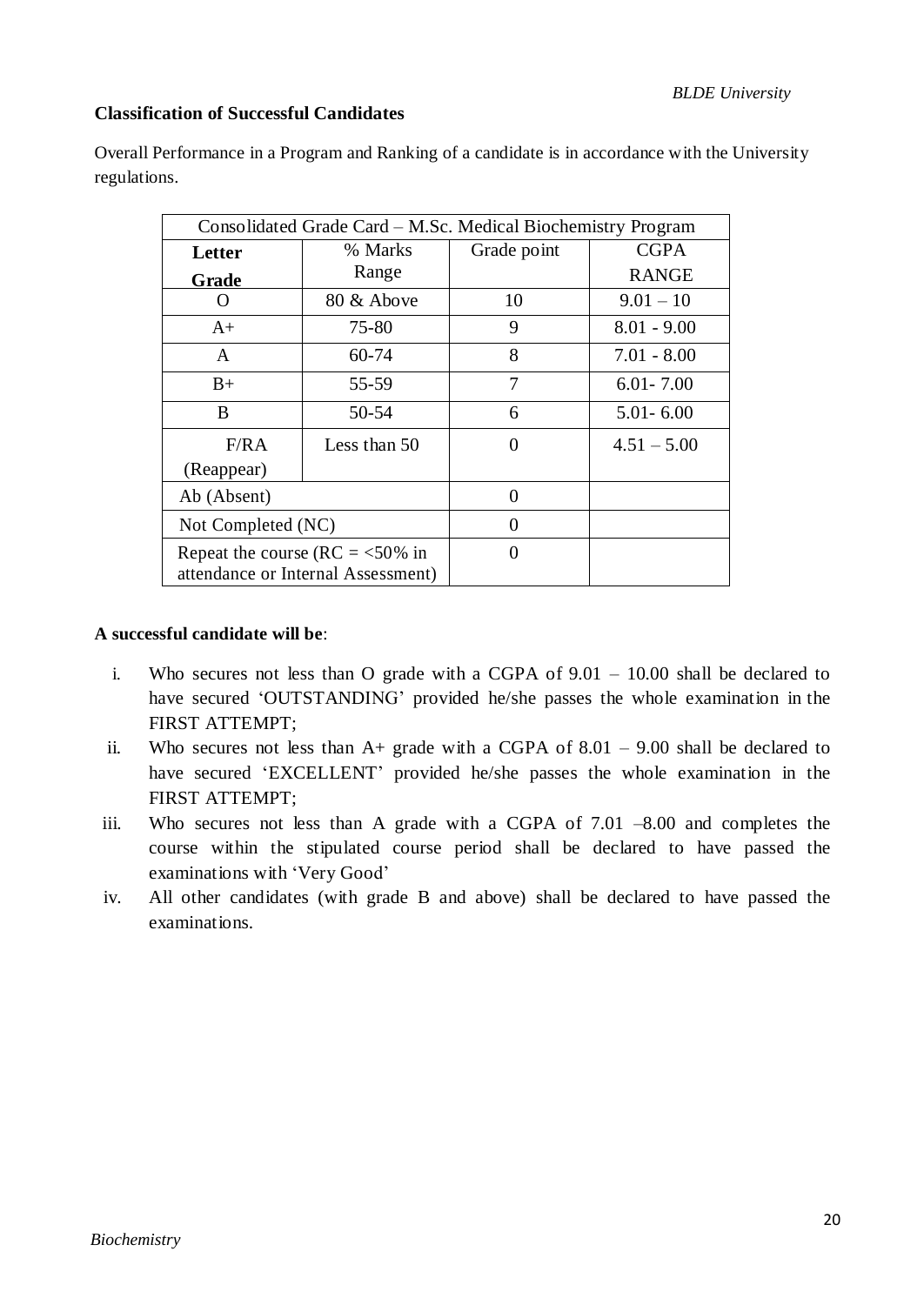## **SYLLABUS**

#### **Course Objective (Teaching Objectives):**

To create keen interest in the molecular  $\&$  genetic aspect of the existence  $\&$  viability of a human body

#### **Course Outcomes (Learning Objectives):**

• The student should be able to develop curiosity  $\&$  the ability to seek answers. They should be able to get an exposure to the teaching research & diagnostic fields, so that they are able to take an informed decision for their career ahead.

| Unit<br>No. | <b>Theory Topics</b>                                                          | <b>Hours</b><br><b>Allotted</b> |
|-------------|-------------------------------------------------------------------------------|---------------------------------|
|             |                                                                               | No. of hrs                      |
| 1.          | <b>Module 1</b>                                                               | $\overline{4}$                  |
|             | Cell Biology- Biophysical principles of Basic Sciences, Structure & function  |                                 |
|             | of different cell organelles, Separation of cell organelles, Markers for cell |                                 |
|             | organelles, Structure & function of cell membrane, Cytoskeleton elements,     |                                 |
|             | Transport mechanism, Ion channels, Artificial membrane (liposome & its        |                                 |
|             | application)                                                                  |                                 |
| 2.          | <b>Module 2</b>                                                               | 10                              |
| a)          | Chemistry of Carbohydrate- Definition, Physiological functions,               |                                 |
|             | Classification, Monosaccharide, Disaccharide, Polysaccharides, Properties of  |                                 |
|             | Carbohydrates, Epimers, Isomers, Mutarotation                                 |                                 |
| b)          | Chemistry of Lipids- Definition, Physiological functions, Classification of   |                                 |
|             | lipids, fatty acids, Essential fatty acids, Simple lipids, Compound Lipids,   |                                 |
|             | Derived Lipids                                                                |                                 |
| 3.          | <b>Module 3</b>                                                               | 10                              |
| a)          | Chemistry of Protein- Amino acids & their Classification, various ways of     |                                 |
|             | Classification of protein, Structure of protein, Properties of proteins,      |                                 |
|             | Isoelectric pH, Denaturation, Biologically important peptides                 |                                 |
| b)          | Chemistry of Nucleic acids- Nucleosides, Nucleotides, Purine & Pyrimidine     |                                 |
|             | bases, Types & structure of DNA, Types & structure of RNA                     |                                 |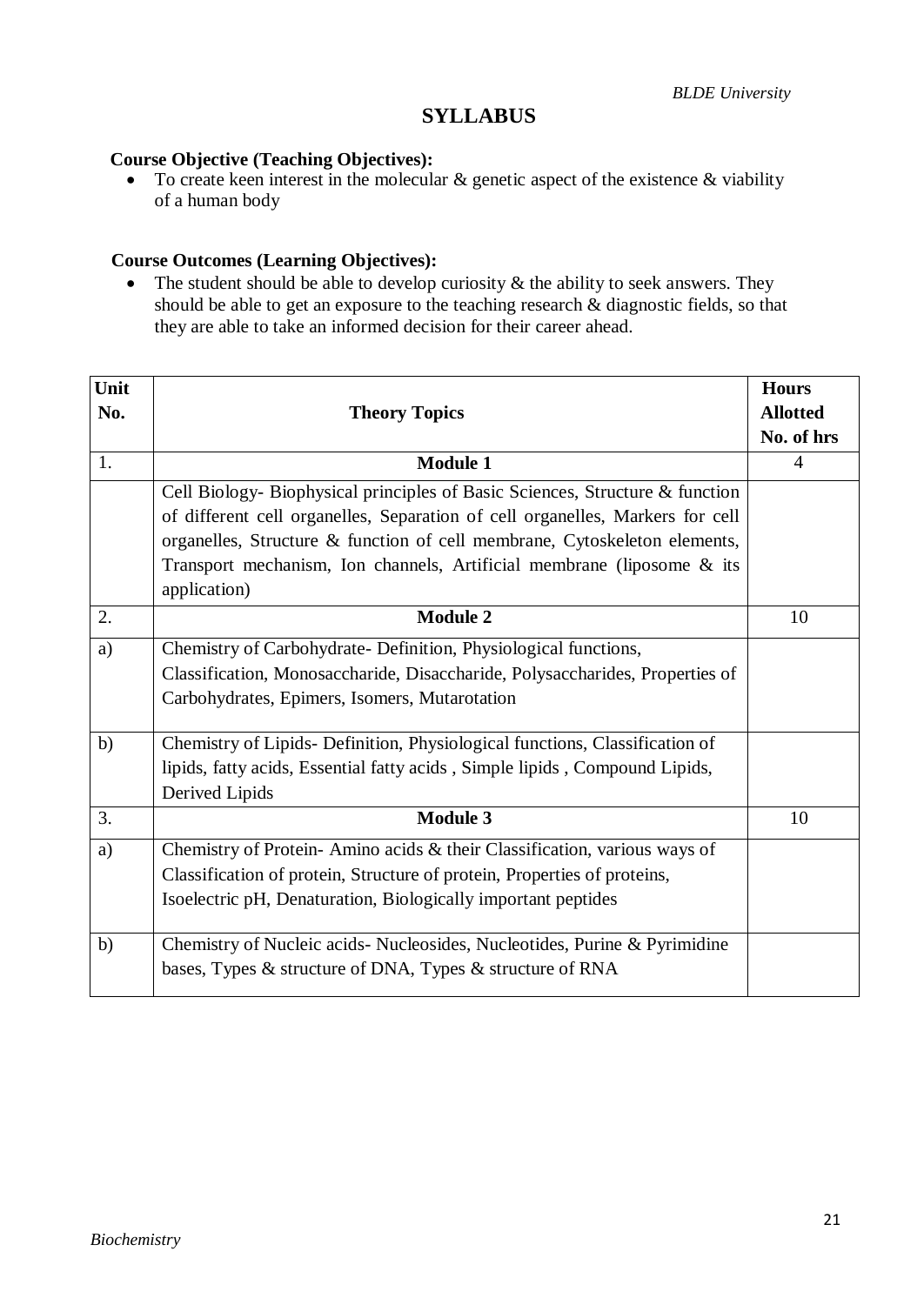|               | Enzyme- Definition, Nomenclature & Classification- Systematic &                                                    |    |
|---------------|--------------------------------------------------------------------------------------------------------------------|----|
|               | recommended nomenclature, IUBMB Classification of enzymes only                                                     |    |
|               |                                                                                                                    |    |
|               | (names, definition, general reaction catalyzed and one example for each<br>class).                                 |    |
|               | Properties of enzymes- Mechanism of action of an enzyme with regard to its                                         |    |
|               |                                                                                                                    |    |
|               | effect on activation energy of a reaction. Concept of active sites in enzymes,                                     |    |
|               | Lock & key & induced fit models of enzyme- substrate binding, Specificity                                          |    |
|               | of enzymes- reaction $\&$ substrate specificity-definition $\&$ an example for                                     |    |
|               | each, Cofactors- metals & coenzymes (definition, examples of coenzymes) &                                          |    |
|               | examples of enzymes that require them.                                                                             |    |
|               | Factors that influence enzyme activity- Effect of pH (concept of optimal pH                                        |    |
|               | with examples).                                                                                                    |    |
|               | Effect of temperature (concept of optimal temperature). Overview of concept                                        |    |
|               | of effect of substrate concentration (Michaelis- Mention equation(no                                               |    |
|               | derivation required), basic concept of Km & Vmax).                                                                 |    |
|               | Effects of enzyme & product concentration                                                                          |    |
|               | Inhibition of enzymes- Types of enzyme inhibition - competitive, non-                                              |    |
|               | competitive, suicide inhibition, Examples of commonly used drugs that act                                          |    |
|               | by competitive inhibition of enzymes.                                                                              |    |
|               | Regulation of enzyme activity $-$ Overview of mechanisms involved in                                               |    |
|               | regulating the activity of enzymes, Allosteric activation & inhibition                                             |    |
|               | . Covalent modification- (phosphorylation $\&$ de phosphorylation ) Induction                                      |    |
|               | & repression, Concept of feed back inhibition.                                                                     |    |
|               | Isoenzymes, Therapeutic & diagnostic uses of enzymes                                                               |    |
| 5.            | <b>Module 5</b>                                                                                                    | 15 |
| a)            | Vitamins- Sources, RDA, Functions & deficiency manifestation of Fat                                                |    |
|               | soluble.                                                                                                           |    |
|               | vitamins(A, D, E, K), Water soluble vitamins (B complex & Vitamin C)                                               |    |
| b)            | Biological Oxidation-Role of ATP, The respiratory chain & oxidative                                                |    |
|               | phosphorylation, Role of brown fat (non-shivering thermogenesis $\&$ role of<br>uncoupling protein / thennogenin). |    |
| $\mathbf{c})$ | Minerals- Sources, Functions & deficiency manifestation of Calcium,                                                |    |
|               | Phosphorus, Iron, Copper, Zinc, Magnesium, Maganese, Iodine, Sodium,                                               |    |
|               | Potassium, Fluoride, Selenium                                                                                      |    |
| 6.            | Module 6                                                                                                           | 8  |
| a)            | Hb Chemistry- Structure & functions of Hb, Physiological Hb, Abnormal                                              |    |
|               | Hb, Hb derivatives                                                                                                 |    |
| b)            | Hormone- Classification of hormones: Group 1 & Group 2 hormones                                                    |    |
| $\circ$ )     | Signal Transduction - Mechanism of intracellular signaling of hormones, G                                          |    |
|               | protein coupled receptors. Second messengers in hormone action: cAMP,                                              |    |
|               | cGMP, $Ca2+$ & phosphatidyl inositol. Hoemone receptors as gene-specific                                           |    |
|               | transcription factors                                                                                              |    |

Total 45 hrs

*BLDE University* 4. **Module 4** 5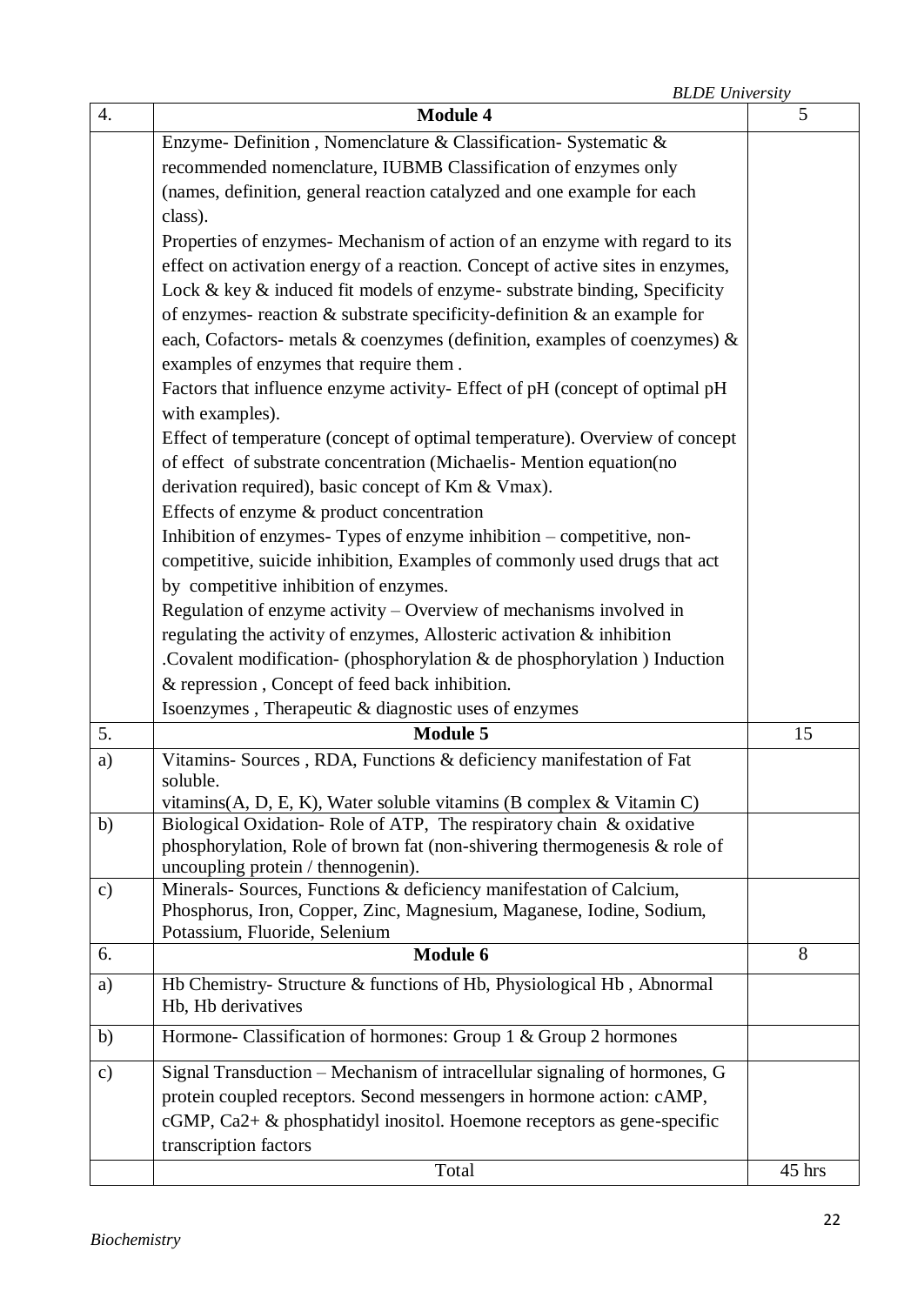| Unit No.       | <b>Tutorial Topics</b>                 | Hours allotted No.<br>of---hrs |
|----------------|----------------------------------------|--------------------------------|
| $\mathbf{1}$   | Cell Biology                           | 1                              |
| $\overline{2}$ | Chemistry of Carbohydrate              | 1                              |
| 3              | <b>Chemistry of Lipids</b>             | 1                              |
| $\overline{4}$ | <b>Chemistry of Protein</b>            | $\overline{2}$                 |
| 5              | Chemistry of Nucleic acids             | $\mathbf{1}$                   |
| 6              | Enzyme                                 | 1                              |
| $\overline{7}$ | Factors that influence enzyme activity | 1                              |
| 8              | Inhibition of enzymes                  | 1                              |
| 9              | <b>Vitamins</b>                        | $\overline{2}$                 |
| 10             | <b>Biological Oxidation</b>            | $\mathbf{1}$                   |
| 11             | Minerals                               | 1                              |
| 12             | Hb Chemistry                           | 1                              |
| 13             | Hormone                                | 1                              |
|                | Total                                  | $15$ hrs                       |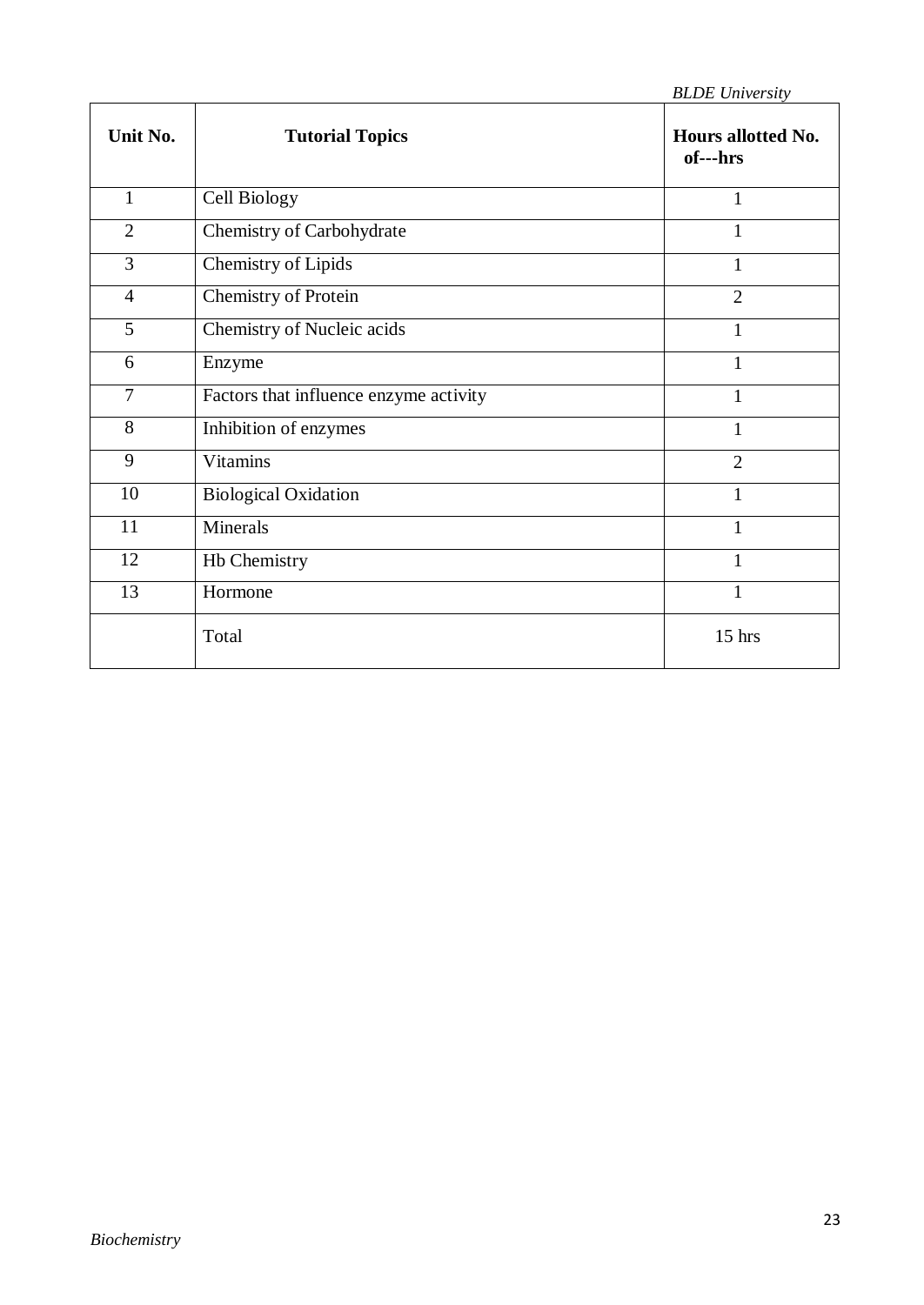| Unit<br>N <sub>0</sub> | <b>Practical Topics</b>                                            | <b>Hours</b><br>allotted<br>No. of hrs |
|------------------------|--------------------------------------------------------------------|----------------------------------------|
| $\mathbf{1}$           | <b>Test for Monosaccharides</b>                                    | $\overline{2}$                         |
| $\overline{2}$         | <b>Test for Disaccharides</b>                                      | $\overline{2}$                         |
| 3                      | Test for Polysaccharides & Osazone formation                       | $\overline{2}$                         |
| $\overline{4}$         | <b>Colour reaction of Proteins</b>                                 | $\overline{2}$                         |
| 5                      | Precipitation reaction of Proteins                                 | $\overline{2}$                         |
| 6                      | Urine : Physical Characteristics & normal constituents             | $\overline{2}$                         |
| $\overline{7}$         | Urine report : Physical Characteristics & abnormal<br>constituents | $\overline{4}$                         |
| 8                      | <b>Chemistry of Bile</b>                                           | $\overline{2}$                         |
| 9                      | Tests for Vitamin A & Vitamin C                                    | $\overline{4}$                         |
| 10                     | <b>Estimation of Serum Calcium</b>                                 | $\overline{2}$                         |
| 11                     | Estimation of Serum Phosphorus (inorganic)                         | $\overline{2}$                         |
| 12                     | <b>Revision Practicals</b>                                         | $\overline{4}$                         |
|                        | Total                                                              | 30 hrs                                 |

## **Reference Books:**

- 1. Textbook of Medical Biochemistry (As per the revised curriculum of MCI, 2019), Dr. S K Gupta.
- 2. Textbook of Biochemistry for Medical Students (As per revised MCI curriculum), D M Vasudevan, Sreekumari S, Kannan Vaidyanathan .
- 3. Textbook of Medical Biochemistry, M.N. Chatterjee, Rama Shinde.
- 4. Textbook of Biochemistry, Debajyoti Das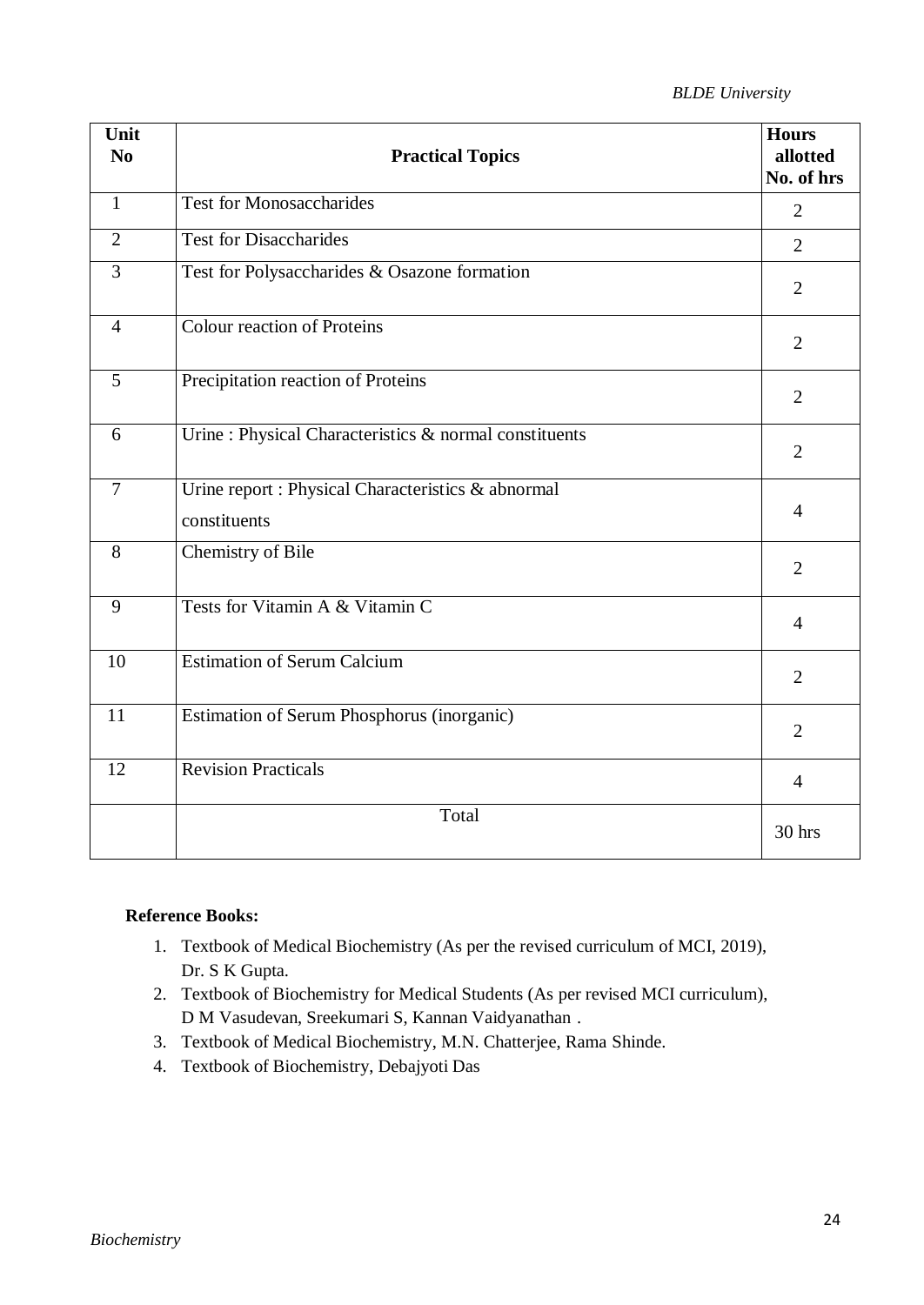## **SYLLABUS**

## **Course Objective (Teaching Objectives)**

• To create keen interest in the molecular & genetic aspect of the existence & viability of a human body

## **Course Outcomes (learning Objectives)**

• The student should be able to develop curiosity  $\&$  the ability to seek answers. They should be able to get an exposure to the teaching research & diagnostic fields, so that they are able to take an informed decision for their career ahead.

| Unit<br>No. | <b>Theory Topics</b>                                                                                                                                                                                                                                                                                                                                                                                                                                                                    | <b>Hours</b><br>allotted<br>No. of hrs |
|-------------|-----------------------------------------------------------------------------------------------------------------------------------------------------------------------------------------------------------------------------------------------------------------------------------------------------------------------------------------------------------------------------------------------------------------------------------------------------------------------------------------|----------------------------------------|
| 1.          | <b>Module 7</b>                                                                                                                                                                                                                                                                                                                                                                                                                                                                         | 8                                      |
|             | Carbohydrate Metabolism- Digestion of carbohydrates,<br>Glucose<br>transporters, Glycolysis, Rapaport-Leubering cycle, Citric acid cycle/<br>Kreb's cycle/tricarboxylic acid (TCA) cycle, Pentose phosphate pathway<br>(PPP), Glycogenesis, Glycogenolysis, Glucogenesis, Uronic acid<br>pathway, Metabolism of galactose, Metabolism of fructose, Minor<br>pathways of Carbohydrate Metabolism, regulation of blood glucose<br>levels, Diabetes mellitus, Glucose Tolerance Test (GTT) |                                        |
| 2.          | <b>Module 8</b>                                                                                                                                                                                                                                                                                                                                                                                                                                                                         | 6                                      |
|             | Lipid Metabolism- Digestion of lipids, Fatty acid oxidation, Biosynthesis<br>of Fatty acids, Metabolism in the adipose tissue, Metabolism of ketone<br>bodies, Metabolism<br>of cholesterol, Fatty liver, Atherosclerosis                                                                                                                                                                                                                                                               |                                        |
| 3.          | <b>Module 9</b>                                                                                                                                                                                                                                                                                                                                                                                                                                                                         | 9                                      |
|             | Protein Metabolism - Digestion & absorption, General pathways of<br>amino acid catabolism (Transamination, Deamination, Decarboxylation,<br>Transdeamination), Ammonia Metabolism (Urea cycle, Glutamine<br>formation), Metabolism of Glycine,<br>Aromatic amino acids, Sulphur containing amino acids, Glutamic acid                                                                                                                                                                   |                                        |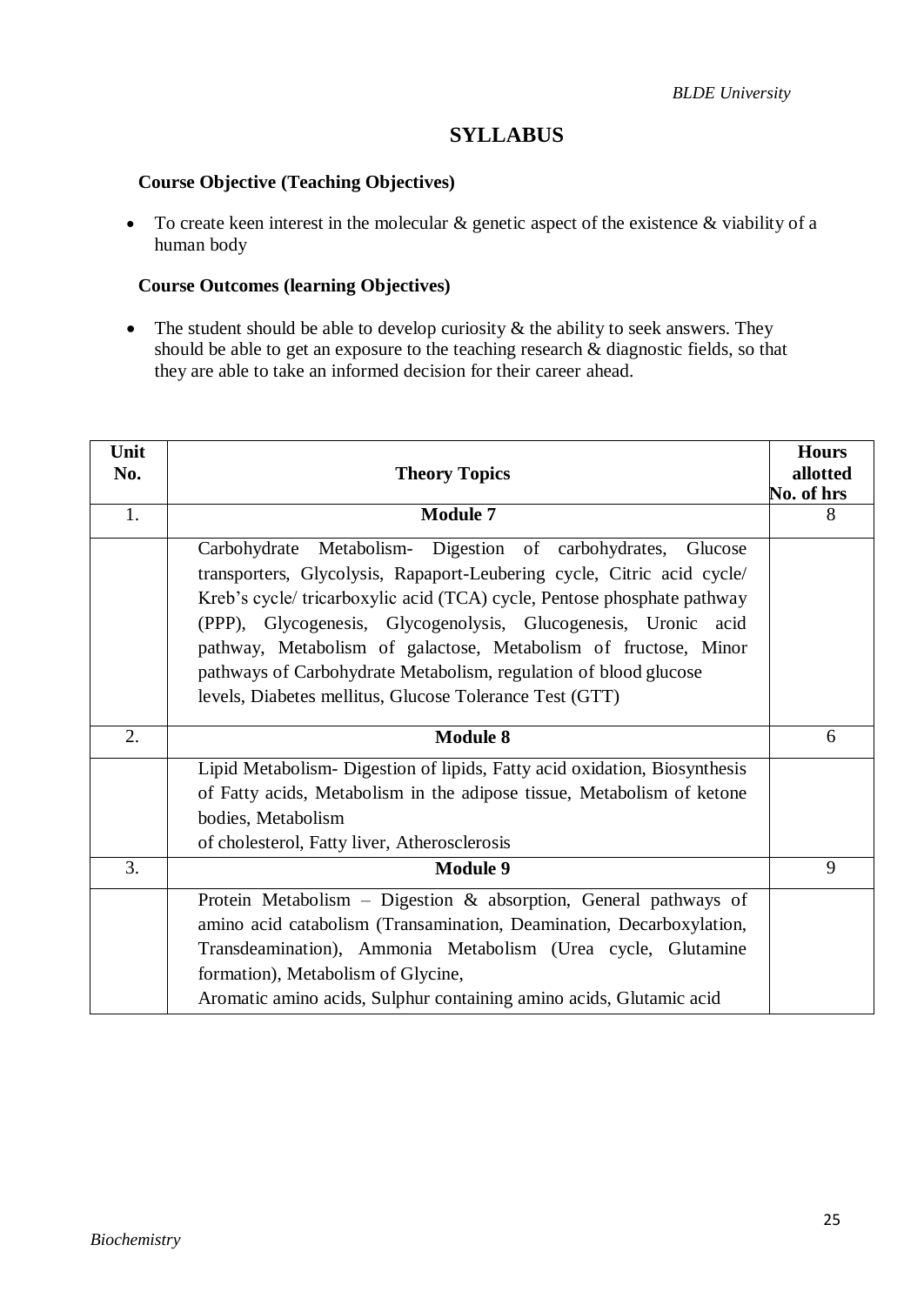| $\overline{4}$ | <b>Module 10</b>                                                                                                                                                                                                                                                                                                                                                                                        |    |
|----------------|---------------------------------------------------------------------------------------------------------------------------------------------------------------------------------------------------------------------------------------------------------------------------------------------------------------------------------------------------------------------------------------------------------|----|
| a)             | Nucleic acid Metabolism- Overview of the pathway of de novo synthesis<br>of purine nucleotides (starting material $\&$ end products only-AMP $\&$<br>GMP), Salvage pathway for purine bases & nucleotides. Lesch-Nyhan<br>syndrome (cause & biochemical basis of clinical features).<br>Overview of the pathway of degradation of purines to form uric acid,<br>including role of the xanthine oxidase. |    |
|                | Hyperuricemia & gout (causes, clinical features, principles of treatment,<br>including mechanisim of action of allopurinol & probenecid).<br>Overview of pathway of de novo synthesis of prrimidine nucleotides,<br>showing only starting material, rate-limiting enzyme & end products.                                                                                                                |    |
| b)             | Hb Metabolism- Heme synthesis, Heme degradation, Porphyria,<br>Important physiological & pathological causes of jaundice in the<br>newborn.<br>Genetic code- Characteristics (universal, umambiguous, degenerate,<br>without punctuation[continous/commaless]). Basis of degeneracy of the<br>genetic code (wobble hypothesis).                                                                         |    |
| $\mathbf{c})$  | Protein<br>Biosynthesis-<br>Prokaryotic<br>Eukaryotic<br>$\&$<br>Replication,<br>Transcription, Translation(Initiation, elongation, Termination, Inhibitors<br>of protein biosynthesis) in brief.                                                                                                                                                                                                       |    |
| 5              | <b>Module 11</b>                                                                                                                                                                                                                                                                                                                                                                                        |    |
| a)             | Detoxification- Definition & examples, Biochemical importance of the<br>two phases of xenobiotic metabolism. The cytochrome P450 enzyme<br>system.                                                                                                                                                                                                                                                      |    |
| b)             | Water & Electrolyte balance- Distribution of water in various body<br>fluid composition<br>Intra-extracellular<br>(sodium $\&$<br>compartments.<br>potassium), Blood volume & osmolality, Hormonal regulation of water<br>balance $\&$ its disorders.                                                                                                                                                   |    |
| $\mathbf{c})$  | Acid & Base balance- Definition of acid, Base & buffer. Normal pH of<br>body fluid &importance of maintaining normal pH, Sources of hydrogen<br>ions in the body, Simple acid base disorders, Mechanisms of regulation<br>of pH                                                                                                                                                                         |    |
| 6              | <b>Module 12</b>                                                                                                                                                                                                                                                                                                                                                                                        |    |
|                | Organ function test- LFT, RFT, TFT, PFT, GFT                                                                                                                                                                                                                                                                                                                                                            |    |
|                | <b>Total</b>                                                                                                                                                                                                                                                                                                                                                                                            | 45 |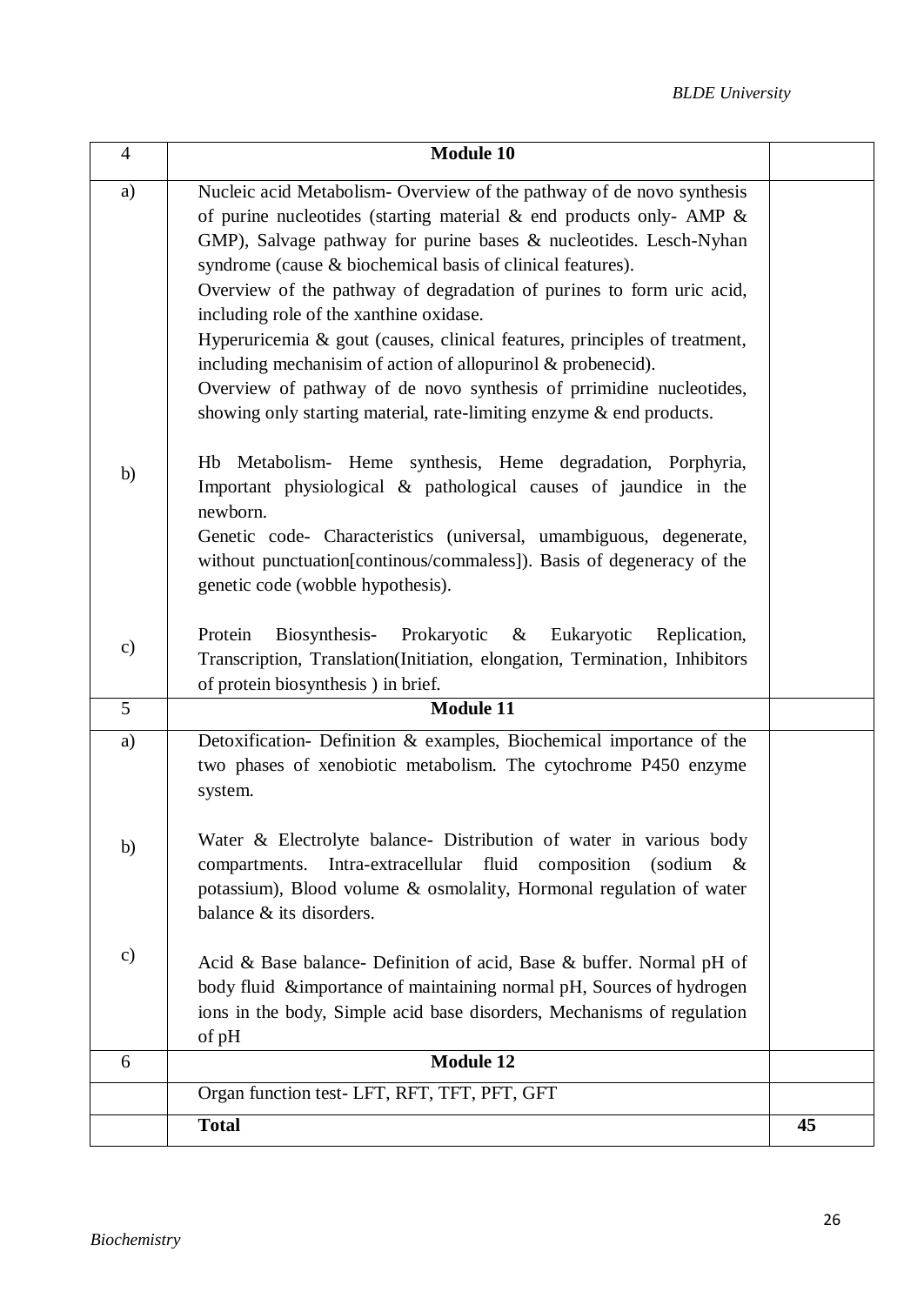|                |                                              | <b>BLDE</b> University                |
|----------------|----------------------------------------------|---------------------------------------|
| Unit No.       | <b>Tutorial Topics</b>                       | <b>Hours allotted</b><br>No. of---hrs |
| 1              | Carbohydrate Metabolism                      | $\overline{2}$                        |
| $\overline{2}$ | Lipid Metabolism                             | $\overline{2}$                        |
| 3              | Protein Metabolism                           | $\overline{2}$                        |
| $\overline{4}$ | Nucleic acid Metabolism                      | $\mathbf{1}$                          |
| 5              | <b>Hb Metabolism</b>                         | $\overline{2}$                        |
| 6              | Protein Biosynthesis                         | $\mathbf{1}$                          |
| $\overline{7}$ | Detoxification                               | $\mathbf{1}$                          |
| 8              | Water & Electrolyte balance                  | 1                                     |
| 9              | Acid & Base balance                          | $\mathbf{1}$                          |
| 10             | Organ function test- LFT, RFT, TFT, PFT, GFT | $\overline{2}$                        |
|                | Total                                        | 15                                    |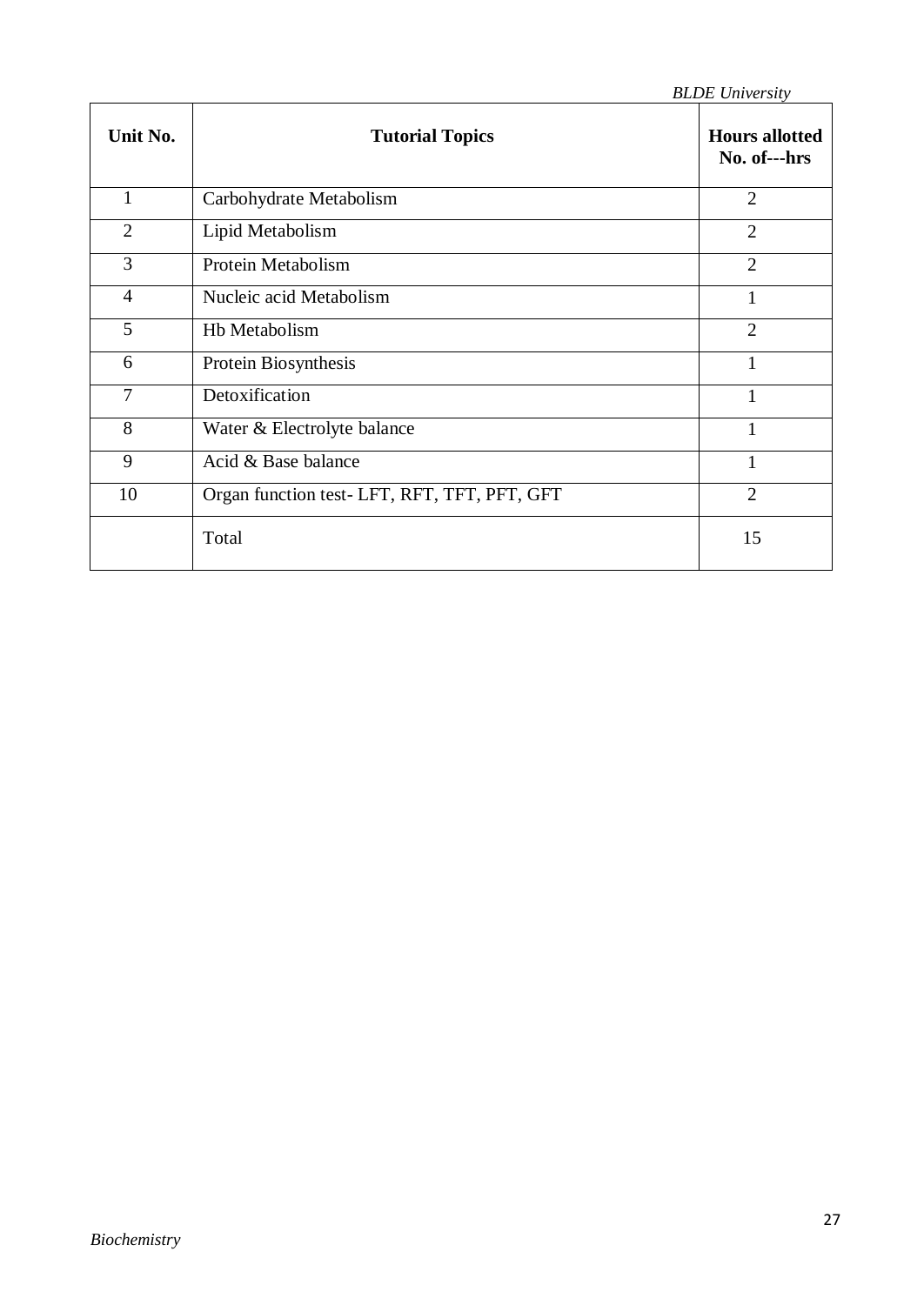| Unit<br>No.    | <b>MBC1.1P Practical Topics</b>                    | <b>Hours</b><br>allotted No.<br>of---hrs |
|----------------|----------------------------------------------------|------------------------------------------|
| $\mathbf{1}$   | <b>Estimation of Blood Sugar</b>                   | $\overline{2}$                           |
| $\overline{2}$ | <b>Estimation of Blood Urea</b>                    | $\overline{2}$                           |
| $\overline{3}$ | <b>Estimation of Serum Creatinine</b>              | $\overline{2}$                           |
| $\overline{4}$ | <b>Estimation of Urine Creatinine</b>              | $\overline{2}$                           |
| 5              | Estimation of Total protein, a lbumin & A/ G ratio | $\overline{2}$                           |
| 6              | <b>Estimation of Total Serum Bilirubin</b>         | $\overline{2}$                           |
| $\overline{7}$ | <b>Estimation of Serum Cholesterol</b>             | $\overline{2}$                           |
| 8              | Estimation of Serum Uric acid                      | $\overline{2}$                           |
| 9              | <b>Estimation of Serum Electrolytes</b>            | $\overline{2}$                           |
| 10             | Estimation of Serum S.G.O.T.                       | $\overline{2}$                           |
| 11             | Estimation of Serum S.G.P.T.                       | $\overline{2}$                           |
| 12             | <b>Estimation of Serum Alkaline Phosphatse</b>     | $\overline{2}$                           |
| 13             | <b>Estimation of Serum Amylase</b>                 | $\mathbf{2}$                             |
| 14             | Revision                                           | $\overline{4}$                           |
|                | Total                                              | 30                                       |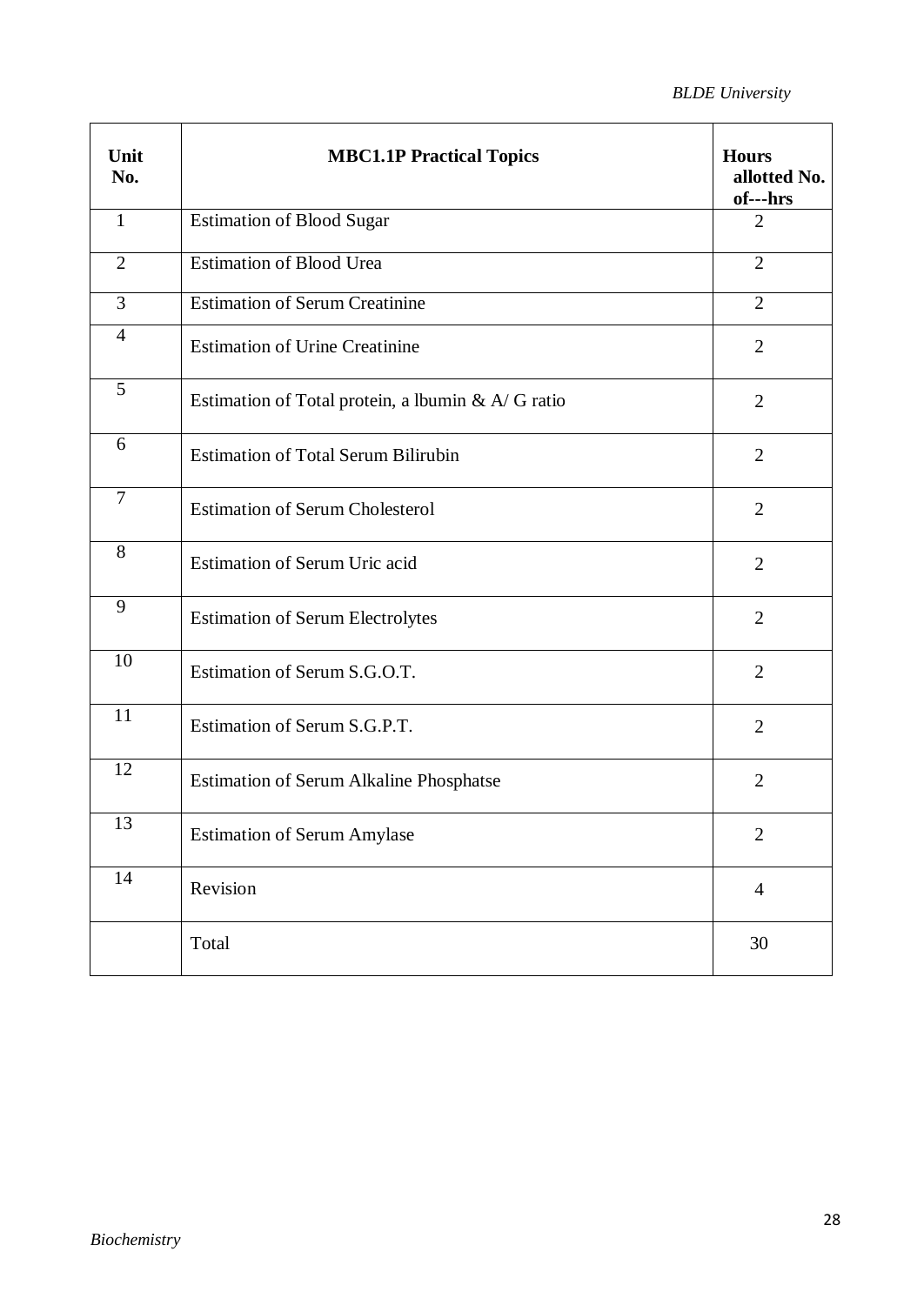| <b>Syllabus for Research Methodology and Biostatistics</b>                                                                                                                                                                                                                                                                                                                                                                                                                                                                |                |           |  |
|---------------------------------------------------------------------------------------------------------------------------------------------------------------------------------------------------------------------------------------------------------------------------------------------------------------------------------------------------------------------------------------------------------------------------------------------------------------------------------------------------------------------------|----------------|-----------|--|
|                                                                                                                                                                                                                                                                                                                                                                                                                                                                                                                           | No. of Hours   |           |  |
| <b>I. Research Methodology:</b>                                                                                                                                                                                                                                                                                                                                                                                                                                                                                           | Theory         | Practical |  |
| Scientific Methods of Research: Definition of Research,<br>Assumptions, Operations and Aims of Scientific Research.<br>Research Process, Significance and Criteria of Good Research,<br>Research Methods versus Methodology, Different Steps in<br>Writing Report, Technique of Interpretation, Precaution in<br>interpretation, Significance of Report Writing, Layout of the                                                                                                                                            | 5              |           |  |
| <b>Research Report</b>                                                                                                                                                                                                                                                                                                                                                                                                                                                                                                    |                |           |  |
| Research Designs: Prospective, retrospective, Observational<br>Studies: Descriptive, explanatory, and exploratory, Experimental<br>Studies: Pre-test design, post-test design, Follow-up<br>or<br>longitudinal design, Cohort Studies, Case Control Studies, Cross<br>sectional studies, Intervention studies, Panel Studies.                                                                                                                                                                                             | 5              |           |  |
| <b>Sampling Designs:</b> Census and Sample Survey, Implications of<br>a Sample Design, Steps in Sampling Design Criteria of Selecting<br>a Sampling Procedure, Characteristics of a Good Sample<br>Design, Different Types of Sample Designs (Probability<br>sampling and non probability sampling), How to Select a<br>Random Sample?, Systematic sampling, Stratified sampling,<br>Cluster sampling, Area<br>sampling, Multi-stage sampling,<br>Sampling with probability proportional to size, Sequential<br>sampling. | $\overline{4}$ |           |  |
| Measurement Scales, Sources of<br><b>Measurement in research:</b><br>Error in Measurement, Tests of Sound Measurement, Technique<br>of Developing Measurement Tools, Scaling Meaning of Scaling,<br>Scale Classification Bases, Important Scaling Techniques, Scale<br>Construction Techniques, Possible sources of error in<br>measurement, Tests of sound measurement                                                                                                                                                   | 5              |           |  |
| Methods of Data Collection: Types of data, Collection of<br>Primary Data, Observation Method, Interview Method,<br><b>Collection of Primary Data</b>                                                                                                                                                                                                                                                                                                                                                                      | 3              |           |  |
| Ethics and Ethical practice in research and plagiarism                                                                                                                                                                                                                                                                                                                                                                                                                                                                    | 1              |           |  |
| Sampling Fundamentals: Need and importance for Sampling,<br>Central Limit Theorem, Sampling Theory, Concept of Standard<br>Error, Estimation, Estimating the Population Mean Estimating<br>Population Proportion,<br>Sample Size and its Determination,<br>Determination of Sample Size through the Approach Based on<br>Precision Rate and Confidence Level.                                                                                                                                                             | 5              |           |  |